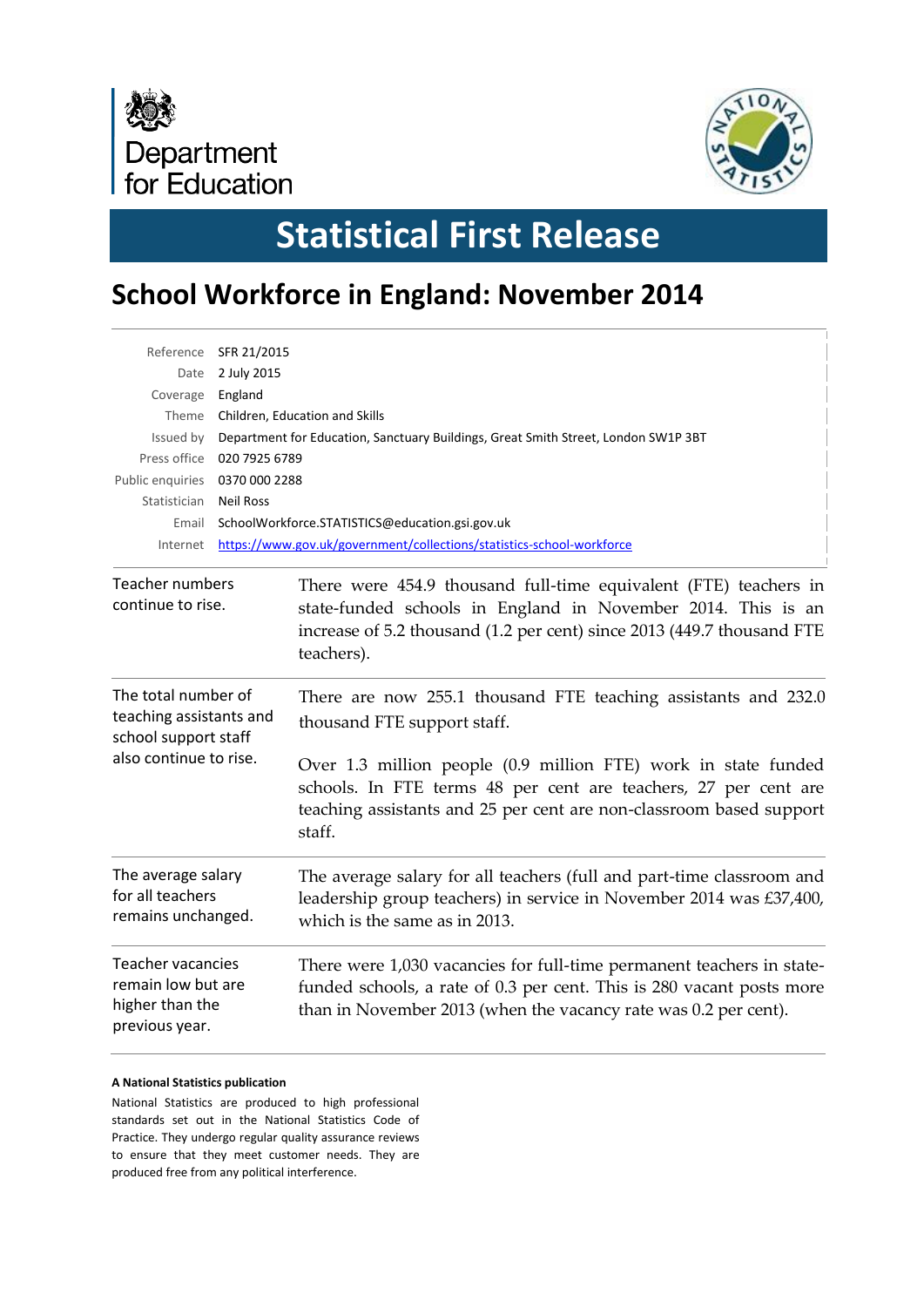| The increase in teacher<br>numbers is being<br>driven by the<br>primary sector.                      | The FTE number of teachers working in nursery/primary schools has<br>increased by 6.0 thousand (2.9 per cent) between 2013 and 2014<br>whereas, over the same period, the FTE number of secondary school<br>teachers has decreased by eight hundred (0.4 per cent).                                                                  |  |  |  |  |  |  |
|------------------------------------------------------------------------------------------------------|--------------------------------------------------------------------------------------------------------------------------------------------------------------------------------------------------------------------------------------------------------------------------------------------------------------------------------------|--|--|--|--|--|--|
| The number of<br>teaching assistants<br>has increased                                                | The number of FTE teaching assistants has increased by 4.7 per cent.<br>This represents an 11.4 thousand increase from 243.7 thousand FTE<br>teaching assistants in 2013 to 255.1 thousand in 2014.                                                                                                                                  |  |  |  |  |  |  |
| and so has the<br>number of school<br>support staff.                                                 | The total number of FTE school support staff has increased by 2.2 per<br>cent. This represents a 5.1 thousand increase from 226.9 thousand in<br>2013 to 232.0 thousand FTE employees in 2014.                                                                                                                                       |  |  |  |  |  |  |
| The average (mean)<br>salary of all classroom<br>teachers is £34,300.                                | Classroom teachers (both full and part-time) in maintained<br>nursery/primary schools had a slightly higher average salary,<br>£33,100, than those working in primary academies, £31,600.                                                                                                                                            |  |  |  |  |  |  |
|                                                                                                      | Similarly, full and part-time classroom teachers in maintained<br>secondary schools had a slightly higher average salary, £36,300, than<br>those in secondary academies, £35,100.                                                                                                                                                    |  |  |  |  |  |  |
| 96.6 per cent of<br>teachers hold<br>qualifications at degree<br>level or higher.                    | 79.8 per cent of maths lessons taught to pupils in year groups 7-13<br>were taught by teachers with a relevant qualification; a decrease from<br>82.7 per cent in 2013.                                                                                                                                                              |  |  |  |  |  |  |
|                                                                                                      | Similarly, 83.0 per cent of English lessons and 86.4 per cent of science<br>lessons taught to pupils in year groups 7-13 were taught by teachers<br>with a relevant specialist qualification. This is a decrease for English<br>down 1.8 percentage points, and a decrease for science down 1.2<br>percentage points.                |  |  |  |  |  |  |
| 57.8 per cent of time<br>spent teaching was in<br>English Baccalaureate<br>subjects.                 | The percentage of time spent teaching English Baccalaureate subjects<br>(English, mathematics, history, geography, the sciences<br>and<br>languages) has increased over the last two years. In 2013, English<br>Baccalaureate subjects accounted for 56.6 per cent of teaching time<br>and in 2012 they accounted for 55.6 per cent. |  |  |  |  |  |  |
| A small decrease in the<br>percentage of teachers<br>taking sickness absence<br>- the average number | In the 2013-14 academic year 55 per cent of teachers in service at any<br>time during the year had at least one period of sickness absence. This<br>compares with 57 per cent in 2012-13.                                                                                                                                            |  |  |  |  |  |  |
| of days lost per teacher<br>remains unchanged.                                                       | For those teachers taking sickness absence the average number of<br>days lost was 7.9. This is the same as in the previous year.                                                                                                                                                                                                     |  |  |  |  |  |  |
|                                                                                                      |                                                                                                                                                                                                                                                                                                                                      |  |  |  |  |  |  |

### **Supplementary headline statistics**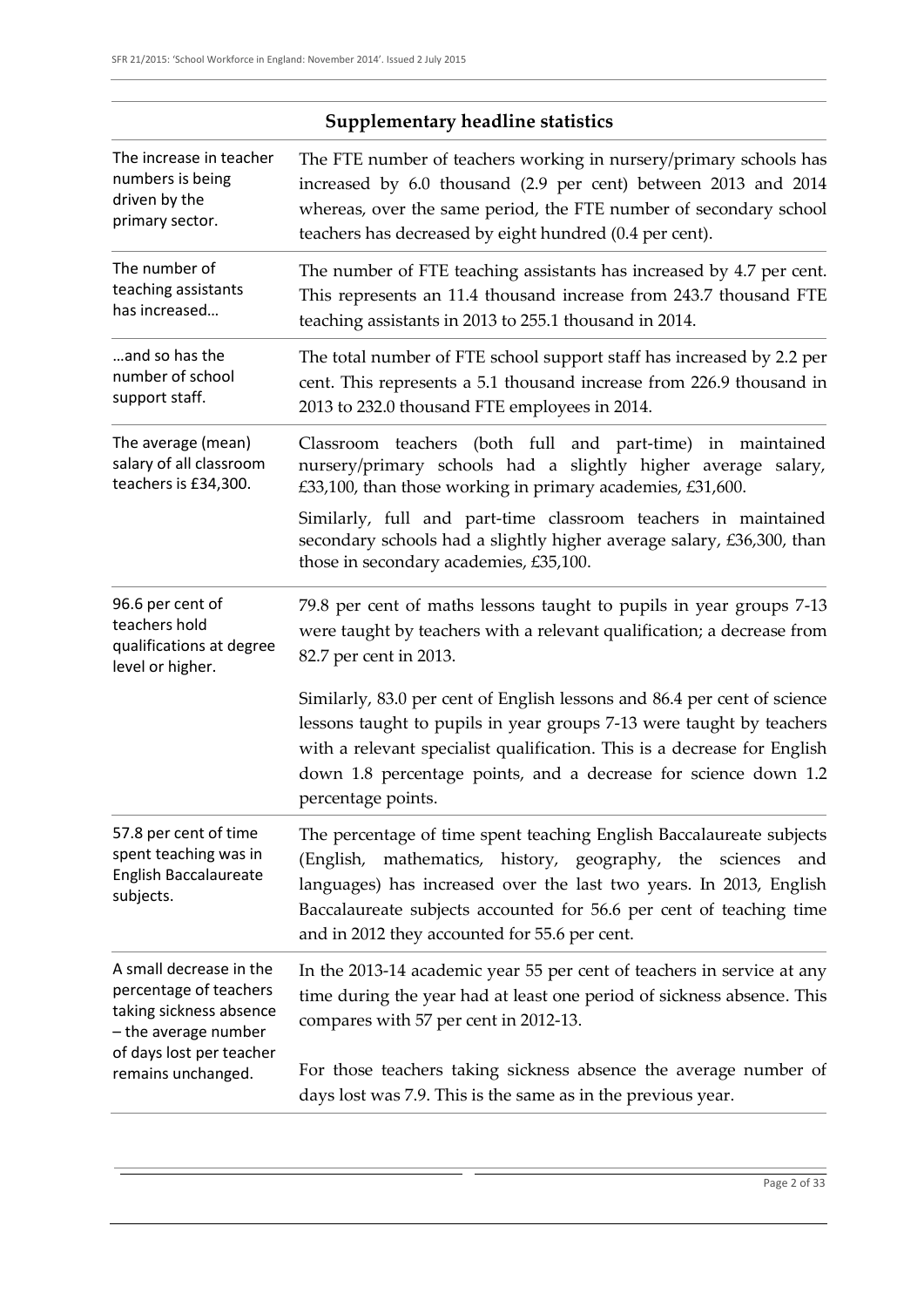### **1. Background**

This statistical first release (SFR) contains the latest information on the composition of the school workforce employed in local authority maintained nursery, primary, secondary and special schools and all primary, secondary, and special academy schools and free schools in England. The SFR is based on data collected from schools and local authorities in November 2014 as part of the fifth annual School Workforce Census. Data on independent schools, sixth form colleges and further education establishments are not included.

The census collects detailed information on teachers, teaching assistants and other nonclassroom based school support staff. The SFR includes statistics showing the time series of school staff numbers by grade/role and by school phase. It also provides detailed characteristics data on school staff e.g. their age, gender, ethnicity and whether they work full or part-time.

The SFR also includes statistics on teachers' salaries, qualifications and sickness absence levels. Plus, for a sample of secondary school teachers, statistics are published on the curriculum subject taught, whether teachers have qualifications in the subjects they teach and the hours spent teaching by subject.

In addition the SFR includes statistics on the number of teaching vacancies (and by subject for secondary schools) and the number of teaching posts that are filled on a temporary basis.

### **2. The size of the schools' workforce (Tables 1-3)**

In November 2014 there were 942.0 thousand full-time equivalent (FTE) school workforce employees (classroom and leadership group teachers, teaching assistants, school support staff and auxiliary staff) working in state-funded schools in England. See Figure 1.

Figure 1: Between 2013 and 2014 the schools' workforce increased by 21.7 thousand FTEs Full-time equivalent school staff in state-funded schools in England: 2005 to 2014

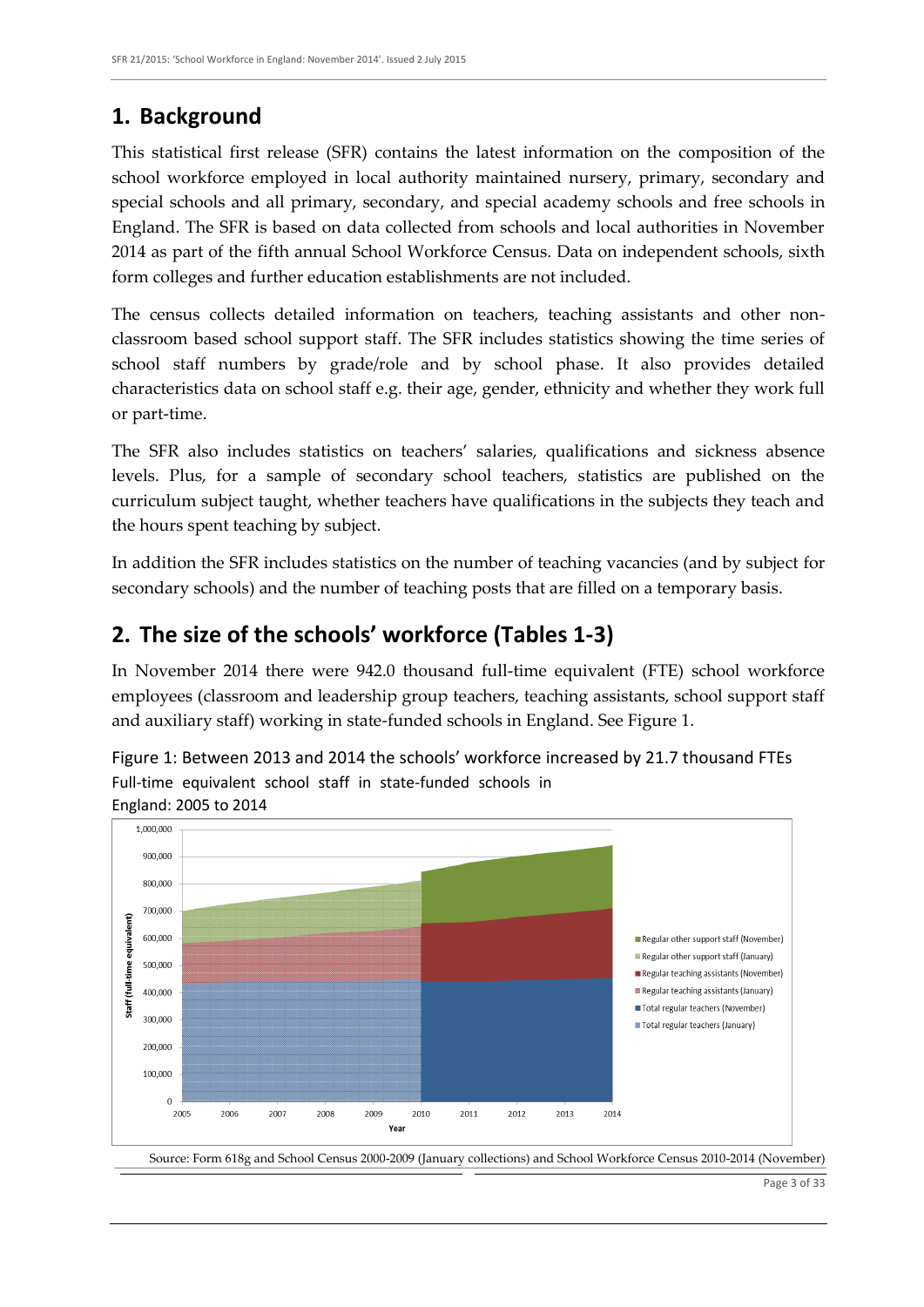The latest statistics continue the trend of previous years where the size of the school workforce is increasing due to increases in the numbers of teachers, teaching assistants and school support staff. Within the SFR the time series of teacher, teaching assistant and support staff numbers have been revised to ensure there is a consistent approach to estimating the impact of missing schools. The number of missing schools changes each year and has reduced substantially over time (from 406 in 2011 to 93 in 2014). See section 13 for more details.

The increase in total teacher numbers is focussed in the nursery/primary sector. Births in England have been broadly rising since 2002, leading to increases in primary-aged pupils from 2010. Between 2014 and 2023, pupil numbers in maintained nursery and state-funded primary schools are projected to increase by nine per cent. State-funded secondary pupil numbers started declining in 2004 and are projected to continue to decline until 2015, after which the increases in primary pupil numbers will start to flow through into secondary schools. See link: [https://www.gov.uk/government/statistics/national-pupil-projections](https://www.gov.uk/government/statistics/national-pupil-projections-trends-in-pupil-numbers-july-2014)[trends-in-pupil-numbers-july-2014](https://www.gov.uk/government/statistics/national-pupil-projections-trends-in-pupil-numbers-july-2014)

| Teacher numbers have<br>increased further, by<br>1.2 per cent, between<br>2013 and 2014. | The number of teachers has increased by 5.2 thousand FTE teachers;<br>from 449.7 thousand FTEs in 2013 to 454.9 thousand FTEs in 2014.<br>This is a 1.2 per cent increase since 2013. |  |  |  |  |  |
|------------------------------------------------------------------------------------------|---------------------------------------------------------------------------------------------------------------------------------------------------------------------------------------|--|--|--|--|--|
|                                                                                          | Between January 2000 and January 2010 the number of FTE teachers<br>increased by 42.2 thousand (10.4 per cent) from 405.8 thousand to<br>448.0 thousand.                              |  |  |  |  |  |
|                                                                                          | Between November 2010 and November 2014 teacher numbers have<br>increased by a further 13.1 thousand FTEs (3.0 per cent).                                                             |  |  |  |  |  |
| The number of<br>teaching assistants has<br>increased by 4.7 per<br>cent since 2013.     | The number of FTE teaching assistants has increased by 11.4<br>thousand (4.7 per cent) compared with 2013; from 243.7 thousand to<br>255.1 thousand.                                  |  |  |  |  |  |
|                                                                                          | This continues the trend of increasing numbers of teaching assistants;<br>rising from 79.0 thousand FTEs in 2000, to 147.2 thousand FTEs in<br>2005, to 194.2 thousand FTEs in 2010.  |  |  |  |  |  |
| There has been an<br>increase in the number<br>of school support staff<br>since 2013.    | The total number of school support staff including auxiliary staff has<br>risen by 5.1 thousand FTEs (2.2 per cent) from 226.9 thousand in 2013<br>to 232.0 thousand in 2014.         |  |  |  |  |  |

There has been an increase in the number of school staff working in the primary school phase and a small decrease in the number of staff working in the secondary school phase. Since 2013, the primary school phase has seen an increase of 6.0 thousand FTE teachers and the secondary school phase has seen a decrease of eight hundred FTE teachers. See Table 1.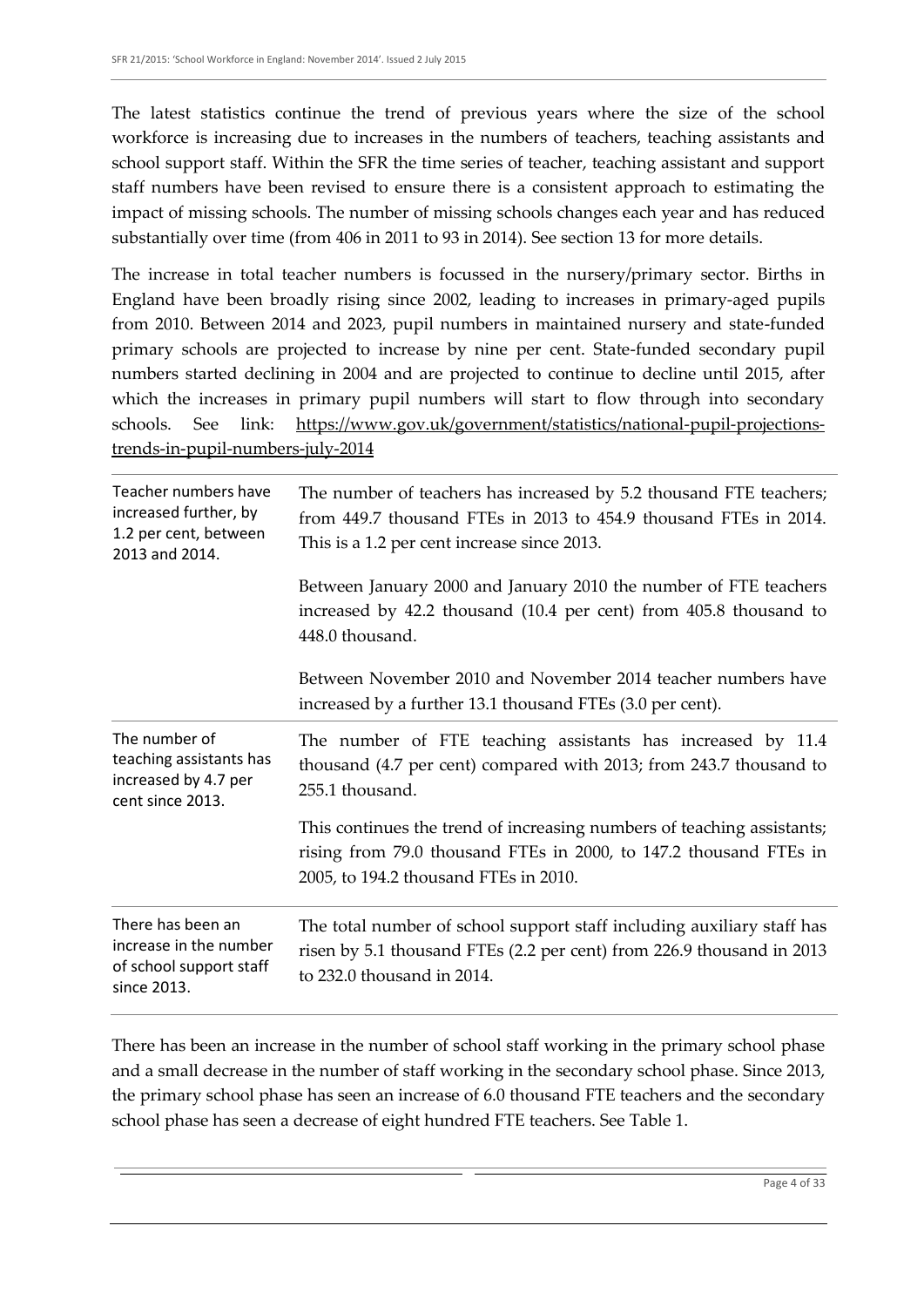A similar pattern exists for the number of teaching assistants and support staff working in the primary and secondary school phases. Since 2013, the primary school phase has seen an increase of 10.0 thousand FTE teaching assistants and 4.5 thousand FTE school support staff (including auxiliary staff). The secondary school phase has seen a decrease of five hundred FTE teaching assistants and an increase of nine hundred FTE school support staff (including auxiliary staff).

| schools<br>and                        | type:                         |       | England,      | 2013                                               | to    | 2014          |                                              |       |          |                                                |      |               |
|---------------------------------------|-------------------------------|-------|---------------|----------------------------------------------------|-------|---------------|----------------------------------------------|-------|----------|------------------------------------------------|------|---------------|
|                                       | <b>Number of FTE Teachers</b> |       |               | <b>Number of FTE Teaching</b><br><b>Assistants</b> |       |               | <b>Number of FTE Support</b><br><b>Staff</b> |       |          | <b>Number of FTE Auxiliary</b><br><b>Staff</b> |      |               |
|                                       | 2013                          |       | 2014 % change | 2013                                               |       | 2014 % change | 2013                                         | 2014  | % change | 2013                                           |      | 2014 % change |
| All nursery/primary school            | 209.5                         | 215.5 | 2.9%          | 156.2                                              | 166.2 | 6.4%          | 54.6                                         | 56.9  | 4.2%     | 42.2                                           | 44.4 | 5.2%          |
| LA maintained nursery &<br>primary    | 186.0                         | 182.1 | $-2.1%$       | 138.9                                              | 140.3 | 1.0%          | 48.2                                         | 47.7  | $-1.0%$  | 37.2                                           | 36.9 | $-0.8%$       |
| primary academy                       | 23.5                          | 33.4  | 42.1%         | 17.3                                               | 25.9  | 49.7%         | 6.4                                          | 9.2   | 43.8%    | 5.0                                            | 7.4  | 48.0%         |
| All secondary schools                 | 214.2                         | 213.4 | $-0.4%$       | 54.4                                               | 53.9  | $-0.9%$       | 75.1                                         | 75.5  | 0.5%     | 26.4                                           | 26.9 | 1.9%          |
| LA maintained secondary               | 89.7                          | 80.4  | $-10.4%$      | 24.2                                               | 21.7  | $-10.3%$      | 30.5                                         | 27.7  | $-9.2%$  | 9.7                                            | 8.9  | $-8.2%$       |
| secondary academy                     | 124.5                         | 133.0 | 6.8%          | 30.2                                               | 32.2  | 6.6%          | 44.6                                         | 47.8  | 7.2%     | 16.8                                           | 18.0 | 7.1%          |
| All special schools                   | 20.6                          | 21.3  | 3.4%          | 30.3                                               | 32.4  | 6.9%          | 8.0                                          | 8.3   | 3.8%     | 3.9                                            | 3.9  | 0.0%          |
| LA maintained special                 | 18.2                          | 17.6  | $-3.3%$       | 26.9                                               | 27.7  | 3.0%          | 7.0                                          | 7.0   | 0.0%     | 3.4                                            | 3.3  | $-2.9%$       |
| academy special                       | 2.4                           | 3.7   | 54.2%         | 3.3                                                | 4.7   | 42.4%         | 0.9                                          | 1.3   | 44.4%    | 0.4                                            | 0.6  | 50.0%         |
| <b>Centrally employed LA</b><br>staff | 5.4                           | 4.7   | $-13.0%$      | 2.9                                                | 2.6   | $-10.3%$      | 2.9                                          | 3.0   | 3.4%     | 13.9                                           | 13.2 | $-5.0%$       |
| <b>Total of all staff</b>             | 449.7                         | 454.9 | 1.2%          | 243.7                                              | 255.1 | 4.7%          | 140.5                                        | 143.6 | 2.2%     | 86.4                                           | 88.4 | 2.3%          |

Table 1: Increasing size of the schools' workforce Full-time equivalent school staff numbers (thousands) by phase

As the number of academy and free schools increases and the number of LA maintained schools reduces this affects the distribution of school staff between school type within the primary and secondary school phases.

| More academies                       | In November 2014 there were 4,614 academy schools. This is an<br>increase of 953 compared to 2013 when there were 3,661 academy<br>schools; up 26 per cent. There were 2,543 academy schools in<br>November 2012, 1,449 in November 2011 and 345 in November 2010.                                                                                                                        |
|--------------------------------------|-------------------------------------------------------------------------------------------------------------------------------------------------------------------------------------------------------------------------------------------------------------------------------------------------------------------------------------------------------------------------------------------|
| means more<br>academy teachers       | In November 2014, there were 170.1 thousand FTE teachers in<br>academy schools up 19.7 thousand or 13.1 per cent from 150.4<br>thousand FTE teachers in November 2013.                                                                                                                                                                                                                    |
| and more teachers in<br>free schools | There are now 2.6 thousand FTE teachers employed in free schools<br>(an increase from 1.5 thousand FTEs in the previous year). The<br>number of free schools has increased to 315 open in November 2014<br>(there were 214 open in November 2013 and 88 open in November<br>2012). There were a further 0.8 thousand FTE teachers in University<br>Technical Colleges and studio schools. |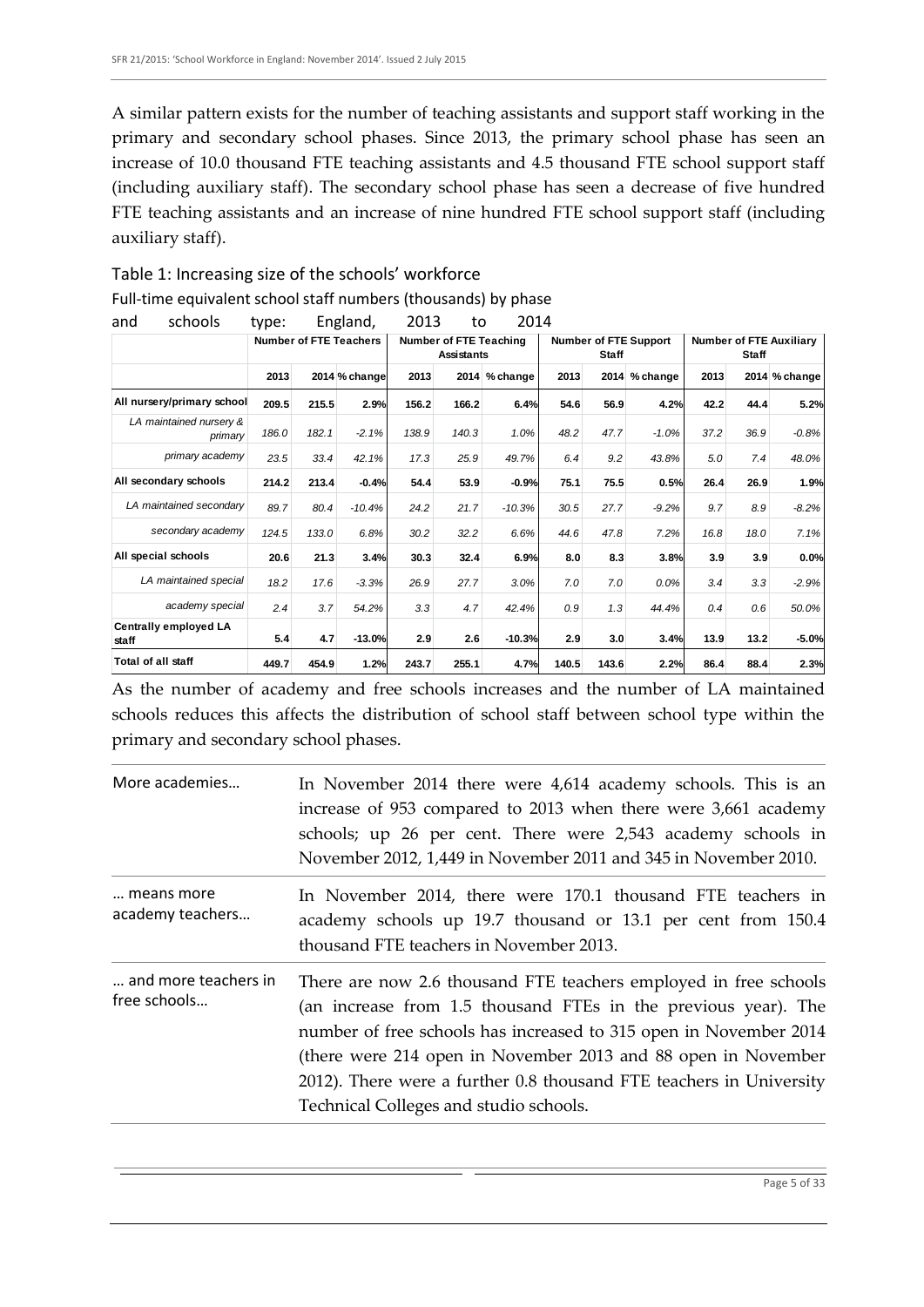| and fewer teachers                        | In November 2014, there were 284.8 thousand FTE teachers in LA                                                                                                                                                                                                                                                                                                                                |
|-------------------------------------------|-----------------------------------------------------------------------------------------------------------------------------------------------------------------------------------------------------------------------------------------------------------------------------------------------------------------------------------------------------------------------------------------------|
| in Local Authority                        | maintained schools down 4.8 per cent compared with the 299.3                                                                                                                                                                                                                                                                                                                                  |
| maintained schools                        | thousand in November 2013.                                                                                                                                                                                                                                                                                                                                                                    |
| and fewer centrally<br>employed teachers. | As more schools convert to academy status the support required<br>from Local Authorities diminishes. In addition many centrally<br>employed staff worked in pupil referral units which are now<br>standalone schools. These changes have resulted in the continued<br>decline of centrally employed teachers; from 5.4 thousand FTE<br>teachers in 2013 to 4.7 thousand FTE teachers in 2014. |

The percentage of teachers with qualified teacher status (QTS) remains very high, at 95.5 per cent.

| Between 2013 and<br>2014 there has been<br>an increase in the<br>number of teachers<br>without QTS. | In 2014, 95.5 per cent of FTE teachers have Qualified Teacher Status,<br>down from 96.2 per cent in 2013.                                                                                                                                                                                     |  |  |  |  |
|-----------------------------------------------------------------------------------------------------|-----------------------------------------------------------------------------------------------------------------------------------------------------------------------------------------------------------------------------------------------------------------------------------------------|--|--|--|--|
|                                                                                                     | This is due to the number of teachers without Qualified Teacher<br>Status increasing by 3.7 thousand; from 16.6 thousand FTE teachers<br>without QTS in 2013 to the current level of 20.3 thousand FTEs.                                                                                      |  |  |  |  |
|                                                                                                     | Teachers without QTS now represent 4.5 per cent of all teachers in<br>state-funded schools (compared with 3.7 per cent in 2013).                                                                                                                                                              |  |  |  |  |
|                                                                                                     | Secondary schools employ the majority of the 20.3 thousand FTE<br>teachers without QTS; 11.5 thousand (57 per cent). Primary schools<br>employ 5.9 thousand teachers without QTS (29 per cent) and the<br>remainder work in special schools or are employed directly by local<br>authorities. |  |  |  |  |
|                                                                                                     | Teachers without QTS represent 5.8 per cent of all teachers working<br>in academy schools, whereas teachers without QTS represent 3.7 per<br>cent of all teachers working in local authority schools.                                                                                         |  |  |  |  |
|                                                                                                     | The number of teachers without QTS in free schools has risen to 400<br>and represents 15.4 per cent of their 2.6 thousand FTE teachers.                                                                                                                                                       |  |  |  |  |

# **3. Characteristics of the schools' workforce (Tables 3a-6)**

The size of the schools' workforce is such that the characteristics (gender, age, ethnicity etc.) of its employees changes very little between consecutive years.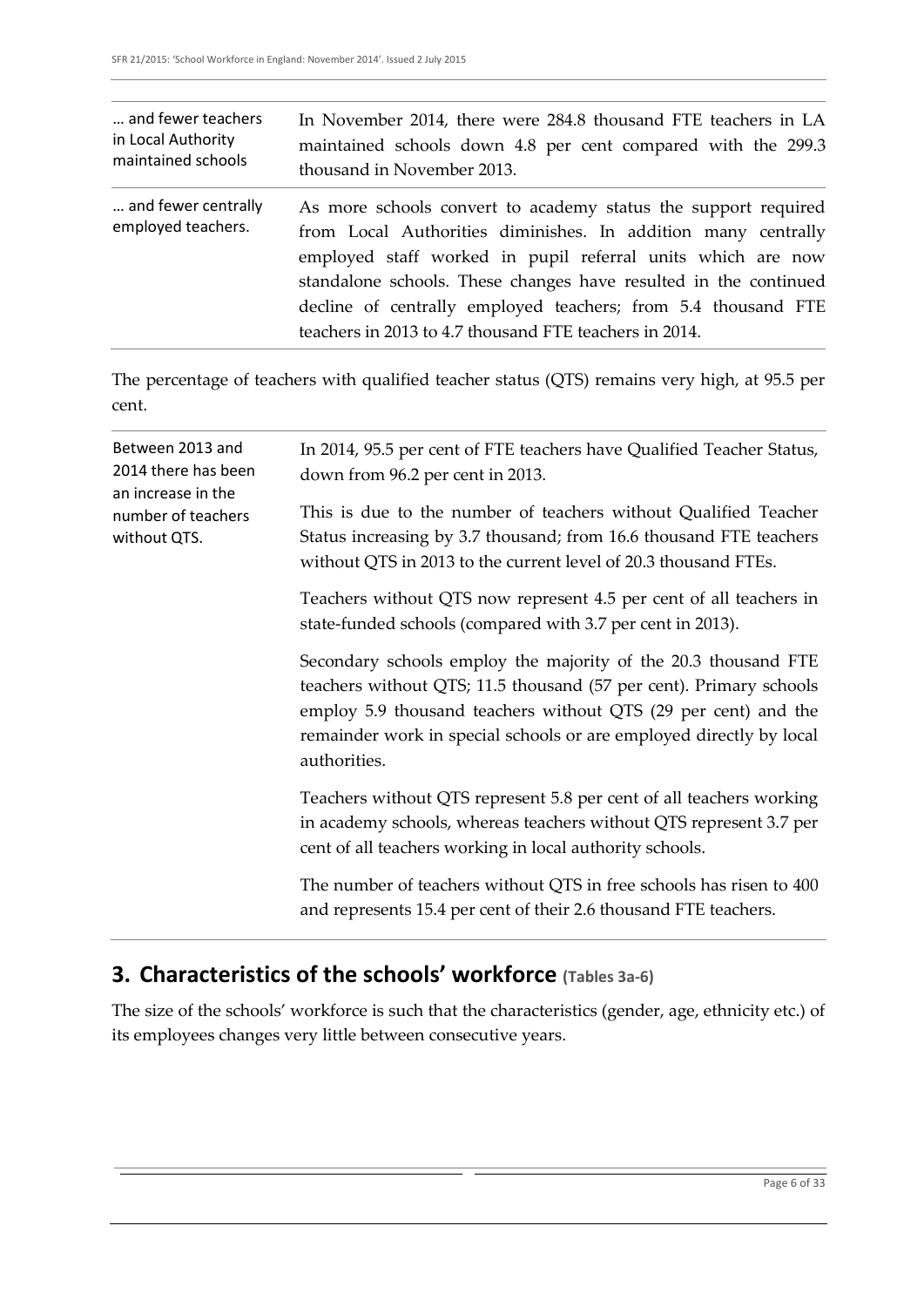#### **3a Gender of school staff**

| Four out of five<br>school staff<br>members are female. | In 2014, 80 per cent of the full-time equivalent number of employees<br>working in schools were female. There has been a very small increase<br>compared with 2013 when 79.7 percent were female.                                                 |
|---------------------------------------------------------|---------------------------------------------------------------------------------------------------------------------------------------------------------------------------------------------------------------------------------------------------|
|                                                         | 79 per cent of school support staff and 91 per cent of teaching<br>assistants are female.                                                                                                                                                         |
| Almost three out<br>of four teachers<br>are female.     | Female teachers account for 74 per cent of all teachers. Although<br>there is a more pronounced difference by phase. For example, 85 per<br>cent of primary school teachers are female compared with 62 per cent<br>of secondary school teachers. |

Figure 2: Four out of five school staff members are female The gender split by role for full-time equivalent school staff in state-funded schools: England, 2014



### **3b Age of school teachers**

Teachers in primary schools are slightly younger on average than those in secondary schools.

Teachers in primary schools aged under 30 make up 27.6 per cent of all primary school FTE teachers compared with 23.1 per cent for FTE teachers in secondary schools.

Teachers in primary schools aged 50 and over make up 17.5 per cent of all primary school FTE teachers compared with 18.5 per cent for FTE teachers in secondary schools.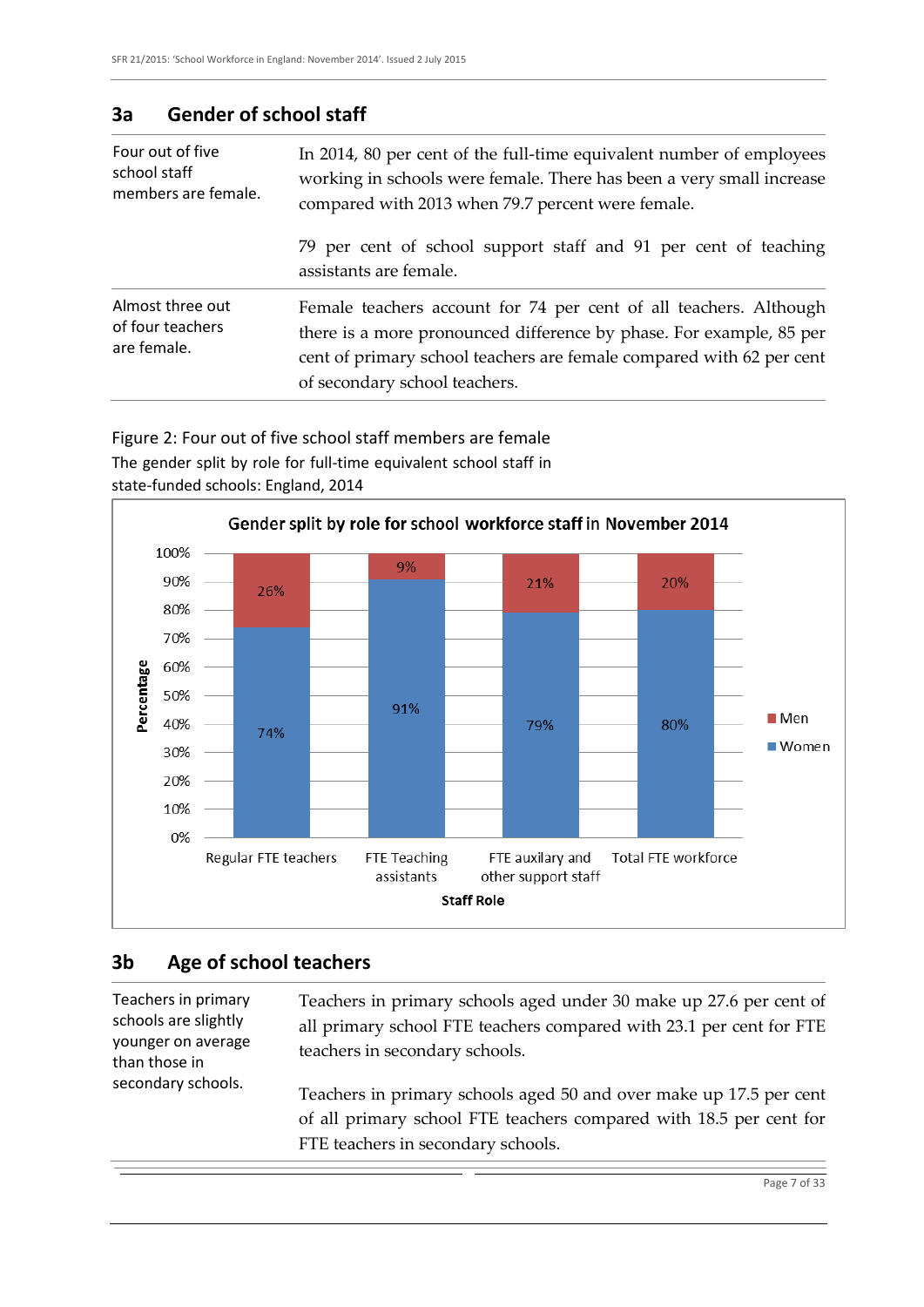



#### **3c Ethnicity of school staff**

There has been a small decrease in the percentage of teachers recorded as White-British. In 2014, 87.5 per cent of teachers are White-British compared with 88.0 per cent in 2013.

| 87.5 per cent of      | Teachers from 'Other White Background' (3.6 per cent), White-Irish                                                                                              |  |  |  |  |  |
|-----------------------|-----------------------------------------------------------------------------------------------------------------------------------------------------------------|--|--|--|--|--|
| teachers are          | (1.7 per cent), Indian (1.7 per cent) and Black Caribbean (1.0 per cent)                                                                                        |  |  |  |  |  |
| White British.        | backgrounds are the next largest groups of teachers.                                                                                                            |  |  |  |  |  |
|                       | In comparison, in 2014, the percentage of head teachers recorded as<br>White-British is 93.7 per cent. A reduction from the position in 2013,<br>93.9 per cent. |  |  |  |  |  |
| School support staff  | 86.6 per cent of teaching assistants are recorded as White-British. This                                                                                        |  |  |  |  |  |
| have a similar ethnic | is a small reduction compared with 2013 when 87.1 per cent were                                                                                                 |  |  |  |  |  |
| breakdown of staff.   | recorded as White-British.                                                                                                                                      |  |  |  |  |  |
|                       | 87.2 per cent of all non-classroom based school support staff are<br>recorded as White-British.                                                                 |  |  |  |  |  |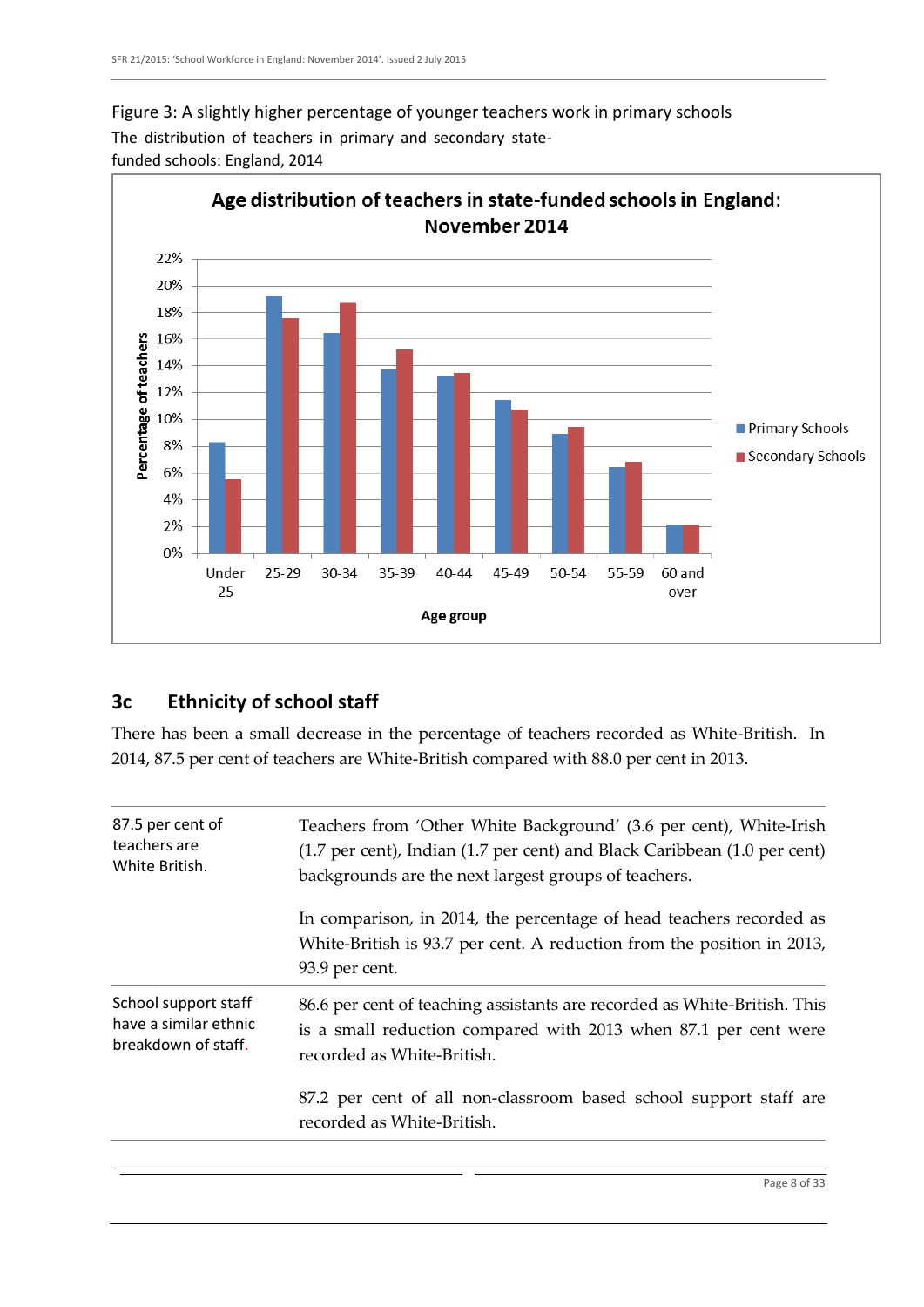



### **3d Full and part-time school staff**

The majority of teachers work full-time and the majority of other school staff work part-time.

| Nearly 1 in 4 teachers<br>work part-time.                           | In November 2014, 77 per cent of the headcount total number<br>teachers worked full-time and 23 per cent worked part-time. The<br>percentage of part-time teachers has reduced from the 2013 position;<br>24.7 per cent worked part-time. |  |  |  |  |  |
|---------------------------------------------------------------------|-------------------------------------------------------------------------------------------------------------------------------------------------------------------------------------------------------------------------------------------|--|--|--|--|--|
|                                                                     | 27 per cent of female teachers work part-time compared with 9 per<br>cent of male teachers.                                                                                                                                               |  |  |  |  |  |
| Primary school<br>teachers are more<br>likely to work<br>part-time. | 26 per cent of all primary school teachers work part-time compared<br>with 18 per cent of all secondary school teachers.                                                                                                                  |  |  |  |  |  |
| Most teaching<br>assistants work<br>part-time.                      | 85 per cent of teaching assistants work part-time lower than in<br>November 2013 when 86.6 per cent worked part-time. 91% of<br>teaching assistants in primary schools work part-time.                                                    |  |  |  |  |  |
| Majority of school<br>support staff work<br>part-time.              | 56 per cent of school support staff and 92 per cent of auxiliary staff<br>work part-time. The equivalent figures for November 2013 were 57.9<br>per cent and 92.7 per cent.                                                               |  |  |  |  |  |
|                                                                     |                                                                                                                                                                                                                                           |  |  |  |  |  |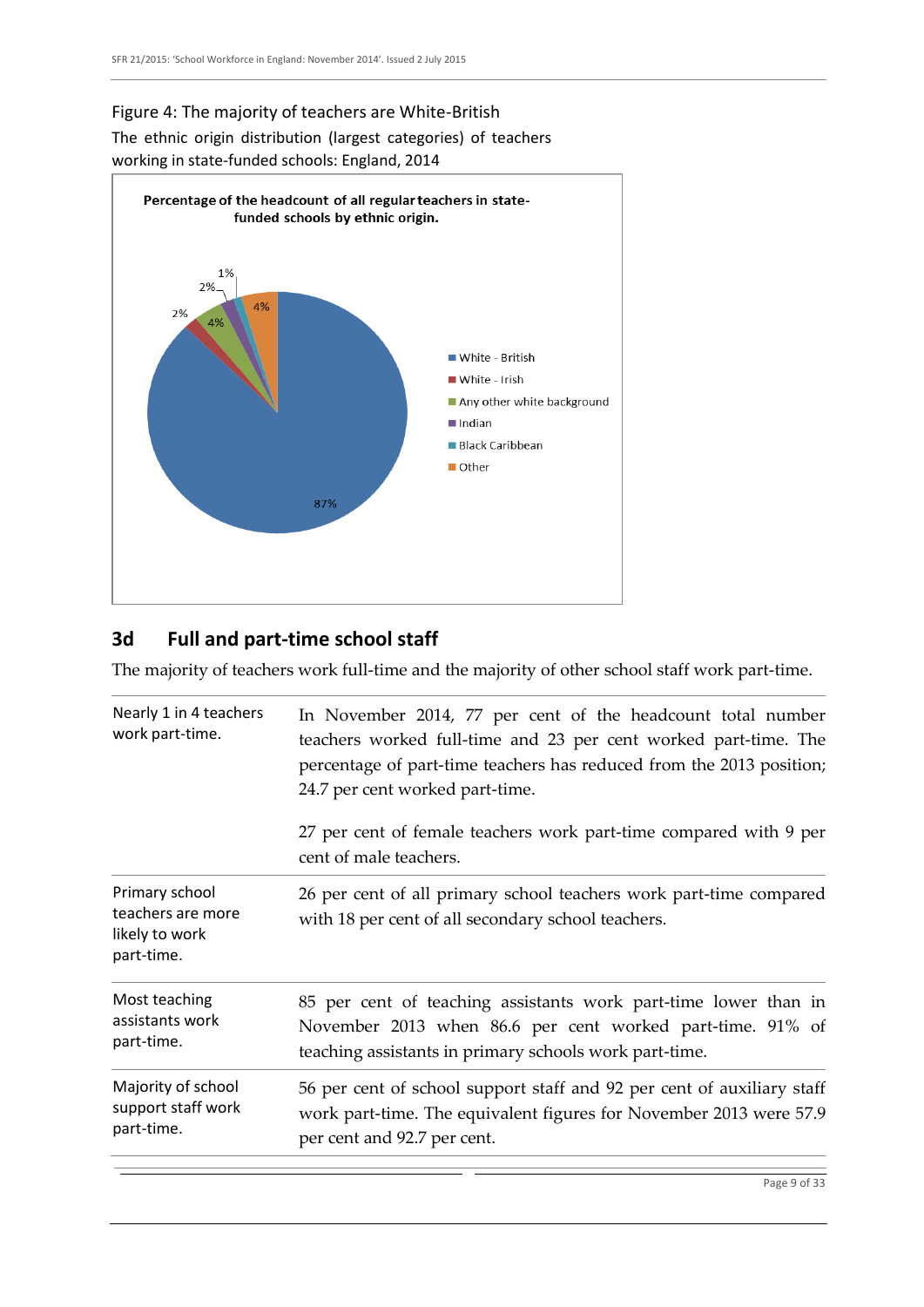### **4. Teachers' Pay (Tables 7-9)**

The following statistics show the average salaries, in cash terms (unadjusted for inflation) received by teachers who were in post in schools that were open on census day. The tables have been revised to include all full and part-time teachers with and without qualified teacher status (QTS). Given the number of teachers who work part-time and the number without QTS the change has been made to ensure the salary data reflects all the teachers within each sector/phase.

Comparisons between years are given but should not be used as an indication of teacher pay awards. This is because they do not compare like for like. For example, in each year many teachers retire and are replaced by newly qualified teachers. The older teachers, many of whom will have been in the leadership group, will have been on higher salaries than those who are new to teaching. In addition, within each year a number of schools open, close and/or convert to academy status. This makes comparisons between years for the different school types/phases difficult.

| The average salaries of<br>classroom teachers in<br>service in 2014 show<br>little change compared<br>with 2013.  | In 2014 the average salary for all full and part-time classroom<br>teachers was $£34,300$ this is $£100$ pounds a year lower than the<br>equivalent figure for 2013; £34,400.                                                          |  |  |  |  |  |  |
|-------------------------------------------------------------------------------------------------------------------|----------------------------------------------------------------------------------------------------------------------------------------------------------------------------------------------------------------------------------------|--|--|--|--|--|--|
|                                                                                                                   | The average salary for all full and part-time leadership group<br>teachers was $£56,500$ in 2014. This is $£500$ higher than in the previous<br>year when it was £56,000.                                                              |  |  |  |  |  |  |
|                                                                                                                   | The average salary for all full and part-time teachers is $£37,400 -$ the<br>same as in 2013.                                                                                                                                          |  |  |  |  |  |  |
| On average, salaries<br>were higher for<br>classroom teachers in<br>secondary schools                             | The average salary for all full and part-time classroom teachers in LA<br>maintained nursery/primary schools was £33,100 compared with<br>£31,600 for equivalent teachers in primary academy schools.                                  |  |  |  |  |  |  |
| than in primary<br>schools<br>and                                                                                 | The average salary for classroom teachers in LA nursery/maintained<br>primary schools is £100 higher than in 2013 (£33,000) and the average<br>salary for teachers in primary academies has fallen by £400 (from<br>£32,000 in 2013).  |  |  |  |  |  |  |
| there were small<br>differences between<br>classroom teacher<br>salaries in academy<br>and maintained<br>schools. | The average salary for all full and part-time classroom teachers in LA<br>maintained secondary schools was £36,300 compared with £35,100<br>for equivalent teachers in secondary academy schools.                                      |  |  |  |  |  |  |
|                                                                                                                   | The average salary for classroom teachers in LA maintained<br>secondary schools has increased by £100 since 2013 and the average<br>salary for classroom teachers in secondary academies has fallen by<br>£200 (from £35,300 in 2013). |  |  |  |  |  |  |
|                                                                                                                   |                                                                                                                                                                                                                                        |  |  |  |  |  |  |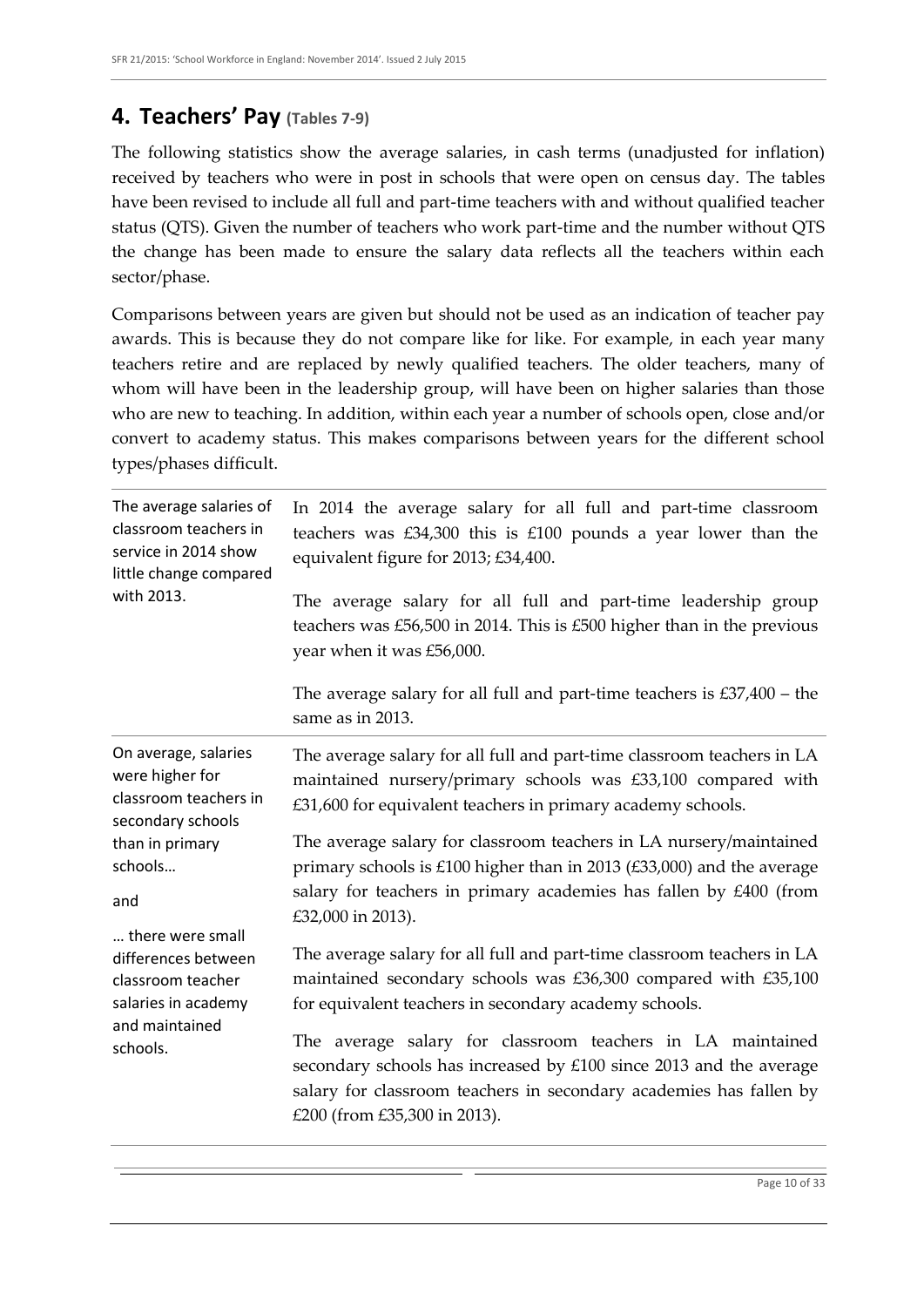Average salaries for school leadership group teachers were slightly higher for those working in academy schools. The average salary for all full and part-time leadership group teachers in LA maintained nursery/primary schools was £53,000 compared with £53,700 for equivalent teachers in primary academy schools. The average salary for leadership group teachers in LA nursery/maintained primary schools and primary academies has increased by £500 (from £52,500) and £300 (from £53,400) respectively since 2013. The average salary for all full and part-time leadership group teachers in LA maintained secondary schools was £61,600 compared with £62,200 for equivalent teachers in secondary academy schools. The average salaries for full and part-time leadership group teachers in LA maintained secondary schools have increased by £200 (from  $£61,400)$  and in secondary academies it has fallen by  $£100$  (from £62,300) since 2013.

The average pay of teachers by school phase, and the average increases seen between 2013 and 2014, are contained in Table 2. Leadership group teachers in secondary schools in Inner London saw the largest increases in average salary over the last year.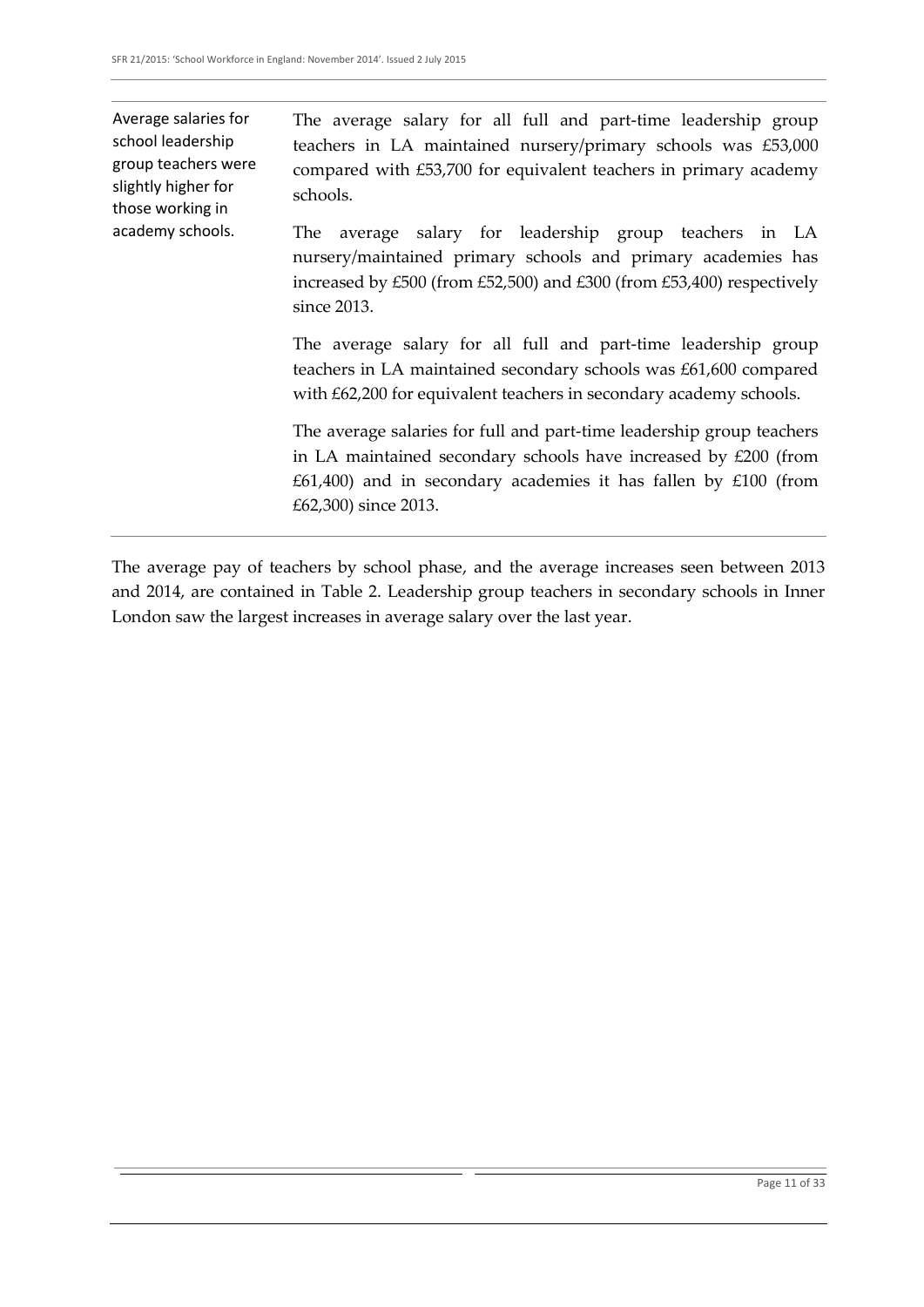### Table 2b: Change in teachers' average salaries Full and part-time teachers by phase and regional pay spine

#### England, 2013 to 2014

| November 2013                        |                 |                 |                  |                           |                | November 2014   |                 |                  |                           |                |
|--------------------------------------|-----------------|-----------------|------------------|---------------------------|----------------|-----------------|-----------------|------------------|---------------------------|----------------|
| <b>Classroom teachers</b>            | Inner<br>London | Outer<br>London | London<br>Fringe | Rest of<br><b>England</b> | England        | Inner<br>London | Outer<br>London | London<br>Fringe | Rest of<br><b>England</b> | <b>England</b> |
| LA Maintained Nursery<br>and Primary | £36,700         | £34,700         | £32,100          | £32,500                   | £33,100        | £36,800         | £34,600         | £32,100          | £32,600                   | £33,100        |
| Primary Academies                    | £35,500         | £33,700         | £31,600          | £31,700                   | £32,000        | £35,400         | £33,600         | £31,400          | £31,200                   | £31,600        |
| LA Maintained<br>Secondary           | £40,700         | £37,300         | £35,800          | £35,600                   | £36,300        | £41,000         | £37,400         | £35,400          | £35,500                   | £36,300        |
| Secondary Academies                  | £38,400         | £37,300         | £35,300          | £34,900                   | £35,400        | £38,400         | £37,500         | £35,400          | £34,600                   | £35,100        |
| All schools                          | £38,200         | £36,000         | £33,800          | £33,900                   | £34,500        | £38,300         | £36,000         | £33,800          | £33,700                   | £34,300        |
| November 2013                        |                 |                 |                  |                           |                | November 2014   |                 |                  |                           |                |
| Leadership teachers                  | Inner<br>London | Outer<br>London | London<br>Fringe | Rest of<br>England        | <b>England</b> | Inner<br>London | Outer<br>London | London<br>Fringe | <b>Rest of</b><br>England | England        |
| LA Maintained Nursery<br>and Primary | £61,900         | £58,200         | £52,100          | £51,000                   | £52,500        | £62,700         | £58,200         | £52,500          | £51,500                   | £53,000        |
| Primary Academies                    | £63,700         | £58,800         | £54,500          | £52,400                   | £53,400        | £64,100         | £58,800         | £54,400          | £52,600                   | £53,700        |
| LA Maintained<br>Secondary           | £70,100         | £66,500         | £62,100          | £59,800                   | £61,400        | £70,900         | £66,500         | £62,500          | £59,900                   | £61,600        |
| Secondary Academies                  | £68,800         | £66,700         | £63,600          | £61,100                   | £62,300        | £70,300         | £65,900         | £63,600          | £61,000                   | £62,200        |
| All schools                          | £64,700         | £61,700         | £56,400          | £54,600                   | £56,000        | £65,600         | £61,600         | £57,000          | £55,000                   | £56,500        |
| November 2013                        |                 |                 |                  |                           |                | November 2014   |                 |                  |                           |                |
| All classroom and                    | Inner           | Outer           | London           | Rest of                   | England        | Inner           | Outer           | London           | <b>Rest of</b>            | <b>England</b> |
| leadership teachers                  | London          | London          | Fringe           | England                   |                | London          | London          | Fringe           | England                   |                |
| LA Maintained Nursery<br>and Primary | £40,700         | £38,000         | £35,100          | £35,700                   | £36,300        | £41,000         | £38,000         | £35,200          | £35,900                   | £36,500        |
| Primary Academies                    | £39,900         | £37,300         | £34,900          | £35,300                   | £35,600        | £40,100         | £37,500         | £34,900          | £34,800                   | £35,200        |
| LA Maintained<br>Secondary           | £43,600         | £40,200         | £38,200          | £38,000                   | £38,700        | £44,100         | £40,500         | £37,900          | £38,000                   | £38,900        |
| <b>Secondary Academies</b>           | £41,700         | £40,200         | £37,900          | £37,500                   | £38,000        | £41,800         | £40,500         | £38,200          | £37,200                   | £37,900        |
| All schools                          | £41,800         | £39,100         | £36,600          | £36,800                   | £37,400        | £42,100         | £39,300         | £36,700          | £36,700                   | £37,400        |

### **5. Teachers' qualifications and curriculum taught (Tables 10-13)**

The majority of teachers, 96.6 per cent, hold qualifications at degree level or higher – this includes those with Bachelor of Education degrees and those with a Post Graduate Certificate of Education. This is essentially unchanged from the position in 2013 where the equivalent figure was 96.7 per cent.

57.8 per cent of time spent teaching was in English Baccalaureate subjects. The percentage of time spent teaching English Baccalaureate subjects (English, mathematics, history, geography, the sciences and languages) has increased over the last two years. In 2013, English Baccalaureate subjects accounted for 56.6 per cent of teaching time and in 2012 they accounted for 55.6 per cent.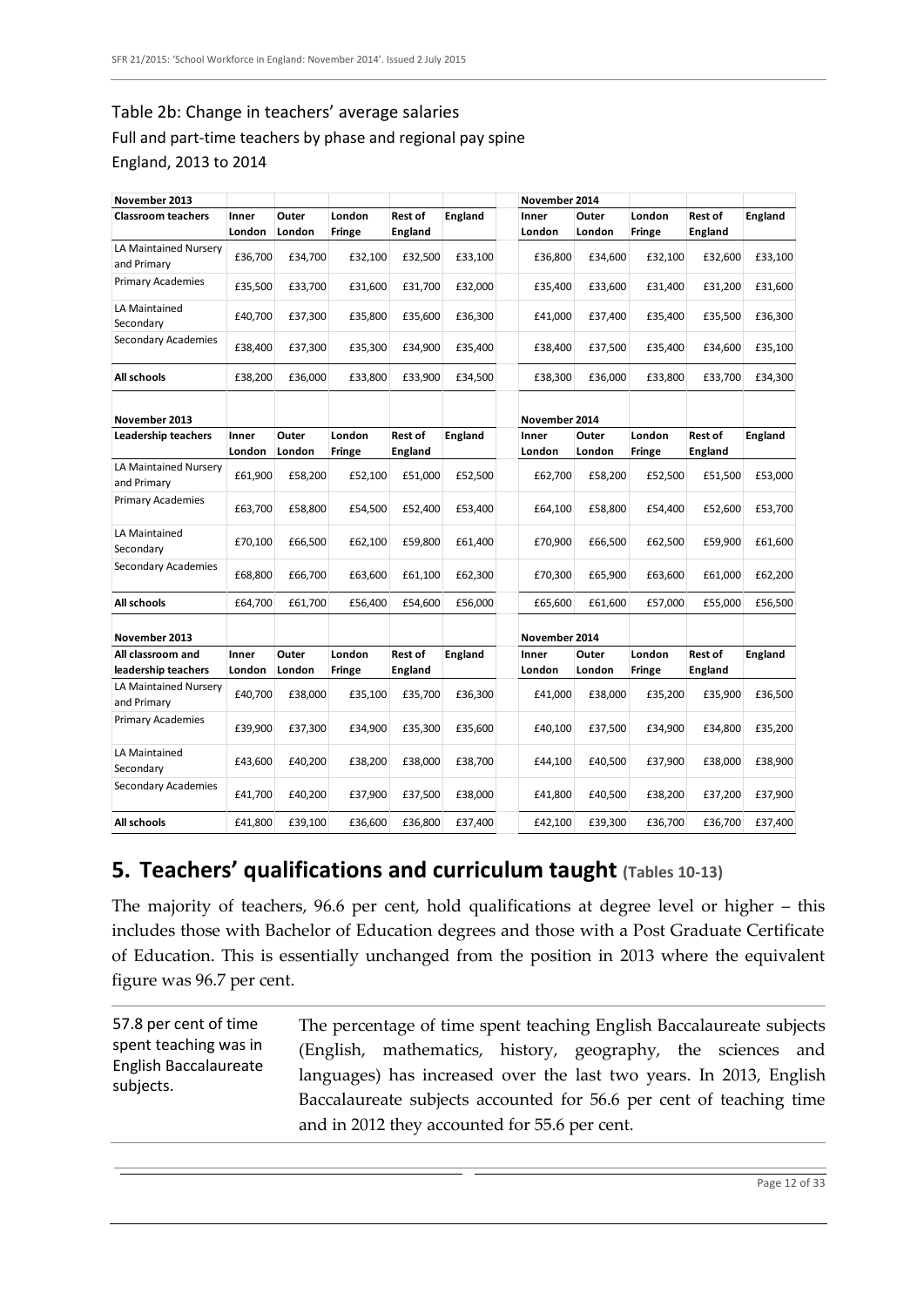| Fewer English, maths<br>and science teachers<br>have relevant<br>qualifications for the<br>subjects they teach.                          | 75.8 per cent of teachers of mathematics to year groups 7-13 held a<br>relevant post A level qualification (down from 77.6 per cent in 2013).                                                                 |
|------------------------------------------------------------------------------------------------------------------------------------------|---------------------------------------------------------------------------------------------------------------------------------------------------------------------------------------------------------------|
|                                                                                                                                          | Similarly, 79.4 per cent of English teachers (down from 79.9 per cent)<br>and 84.9 per cent of all science teachers (a change from last year $-85.7$<br>per cent) held a relevant post A level qualification. |
| Fewer English, maths<br>and science lessons are<br>taught by teachers with<br>relevant qualifications<br>for the subjects they<br>teach. | 79.8 per cent of the total hours taught of mathematics to year groups<br>7-13 were by a teacher who held a relevant post A level qualification;<br>a decrease from 82.7 per cent in 2013.                     |
|                                                                                                                                          | 83.0 per cent of the total hours taught of English to year groups 7-13<br>were by a teacher who held a relevant post A level qualification; a<br>decrease from 84.8 per cent in 2013.                         |
|                                                                                                                                          | 86.4 per cent of the total hours taught of sciences to year groups 7-13<br>were by a teacher who held a relevant post A level qualification; a<br>decrease from 87.6 per cent in 2013.                        |

#### **Qualifications and curriculum: what data do we collect and how do we use it?**

The School Workforce Census (SWF) collects qualifications data for all teachers; specifically all relevant post A level qualifications. These qualifications are then ranked for each teacher to produce the highest level of qualification held for each teacher. Table 10 shows the highest level of qualification held by teachers by school phase.

For secondary school teachers the details of their highest qualification are used to map to a 'qualification subject' using Joint Academic Coding System (JACS) codes (see the background notes for further information). The subject categories used are those collected by the curriculum module within the School Workforce Census. The curriculum module is only required from secondary schools and only from those secondary schools that use electronic timetabling software compatible with the Department's collection tool.

Those secondary schools that are able to supply curriculum data represent 86 per cent of all secondary schools. The timetabling data these schools supply represents 77 per cent of all secondary school teachers (not all teachers in those schools have timetable hours e.g. some leadership group teachers). Table 11 uses this sample weighted to national totals. The qualifications and curriculum data are then combined (where both sets of information are available) for the teachers in the schools represented. This sample represents approximately 72 per cent of all secondary school teachers. Tables 12-13 use this sample which is weighted to national totals; the tables show the percentage of teachers, and lessons taught by, those with a relevant qualification.

#### **6. Vacancies (Tables 14-15)**

In November 2014 there were 1,030 vacancies for full-time permanent teachers in state-funded schools, a rate of 0.3 per cent. This is an increase compared with the previous year where the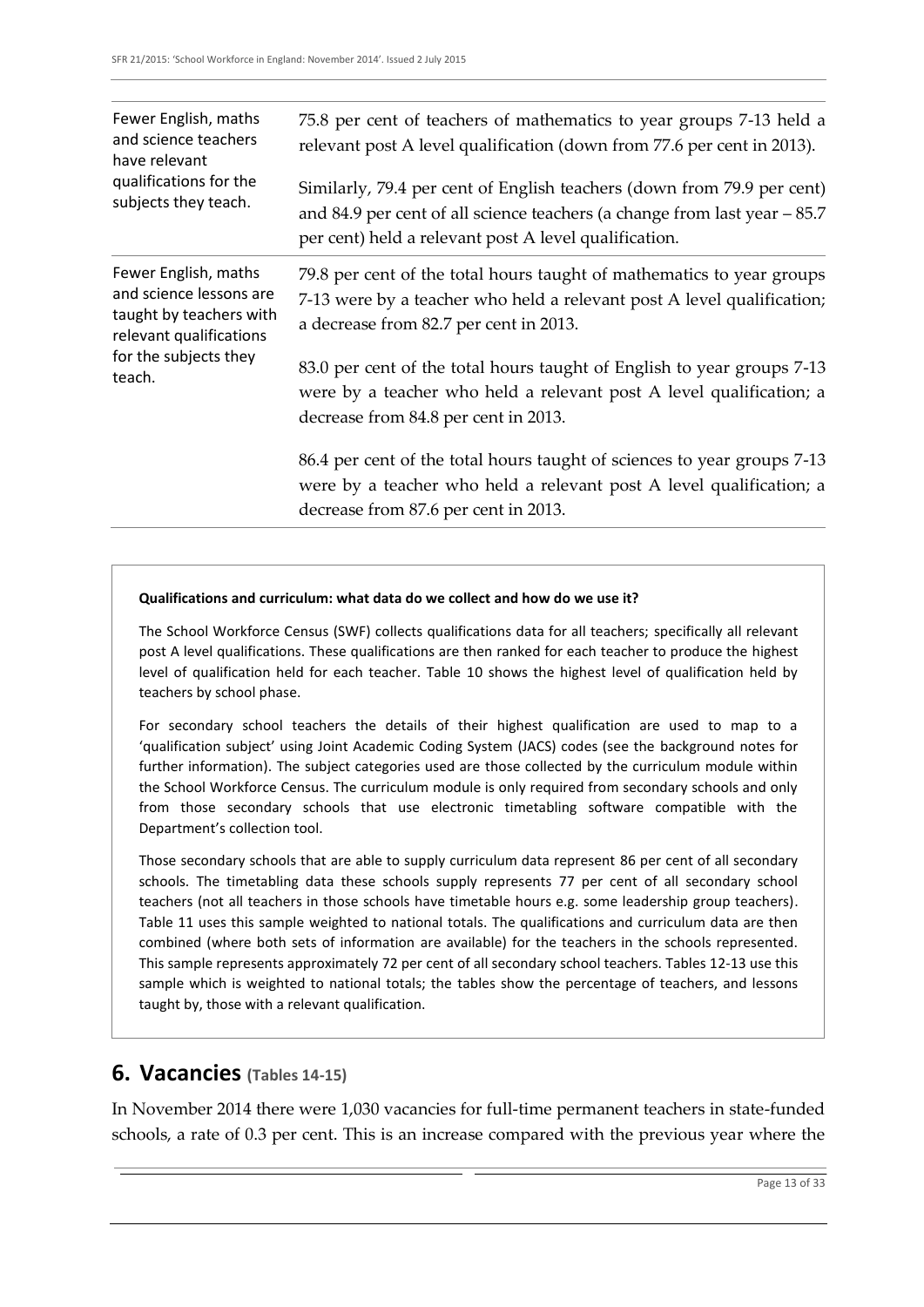rate was 0.2 per cent – 750 teaching vacancies. The teacher vacancy rate remains low and has been around one per cent or below (of all teaching posts) since 2000.

In addition to these 1,030 vacancies, a further 3,210 full-time posts (0.9 per cent) were being temporarily filled by a teacher on a contract of at least one term but less than one year. This is higher than in 2013 when there were 2,330 posts (0.6 per cent) being temporarily filled.

### **7. Sickness (Table 16)**

In the 2013-14 academic year 55 per cent of teachers in service at any time during the year had at least one period of sickness absence compared with 57 per cent in 2012-13. For those teachers taking sickness absence the average number of days lost was 7.9; the same as the previous year.

In previous years (between 2000 and 2013) the percentage of teachers taking sickness absence has varied between 55 and 57 per cent. However, the average number of days sickness absence has been falling slowly; from an average of 9.9 days in 2000 to 7.9 days in 2013/14.

In 2013-14 a total of 2.21 million days were lost to teachers' sickness absence which is lower than in all previous years (2000 to date) with the exception of 2011/12 (when 2.19 million days were lost). The total number of days lost equates to an average of 4.3 days lost for every teacher. This is lower than all previous years (except 2009-10 which was the first School Workforce Census) back to 2000.

### **8. Pupil Teacher and Pupil Adult Ratios (Table 17a and 17b)**

The pupil teacher ratio is derived by combining teacher numbers from the November School Workforce Census with the pupil numbers from the following January School Census. In 2014 the pupil teacher ratio was 17.1; this is the number of pupils for each full-time equivalent teacher working in state-funded schools in England. The pupil teacher ratio for all schools is slightly lower than the previous three years where it was static at 17.2 (in 2011, 2012 and 2013).

Between 2011 and 2014 the pupil teacher ratio in nursery schools has steadily increased from 16.2 to 17.6. During the same period the pupil teacher ratio in maintained primary schools has fallen from 20.5 (in both 2011 and 2012) to 20.4 in 2013 and 20.3 in 2014. The pupil teacher ratio in primary academy schools has fallen from 21.3 to 20.8 between 2011 and 2014.

Within secondary schools there are fewer pupils per teacher than in the nursery/primary school sector – a pupil teacher ratio of 15.0 compared with 20.3. The pupil teacher ratios are very similar for maintained secondary and secondary academy schools; 14.9 and 15.0 respectively. For both school types the pupil teacher ratio has varied by around 0.1 percentage points between years. For maintained secondary schools the pupil teacher ratio has fallen from 15.0 (in 2011) to 14.9 in 2014. For secondary academy schools, the pupil teacher ratio has risen from 14.8 (in 2011) to 15.0 in 2014.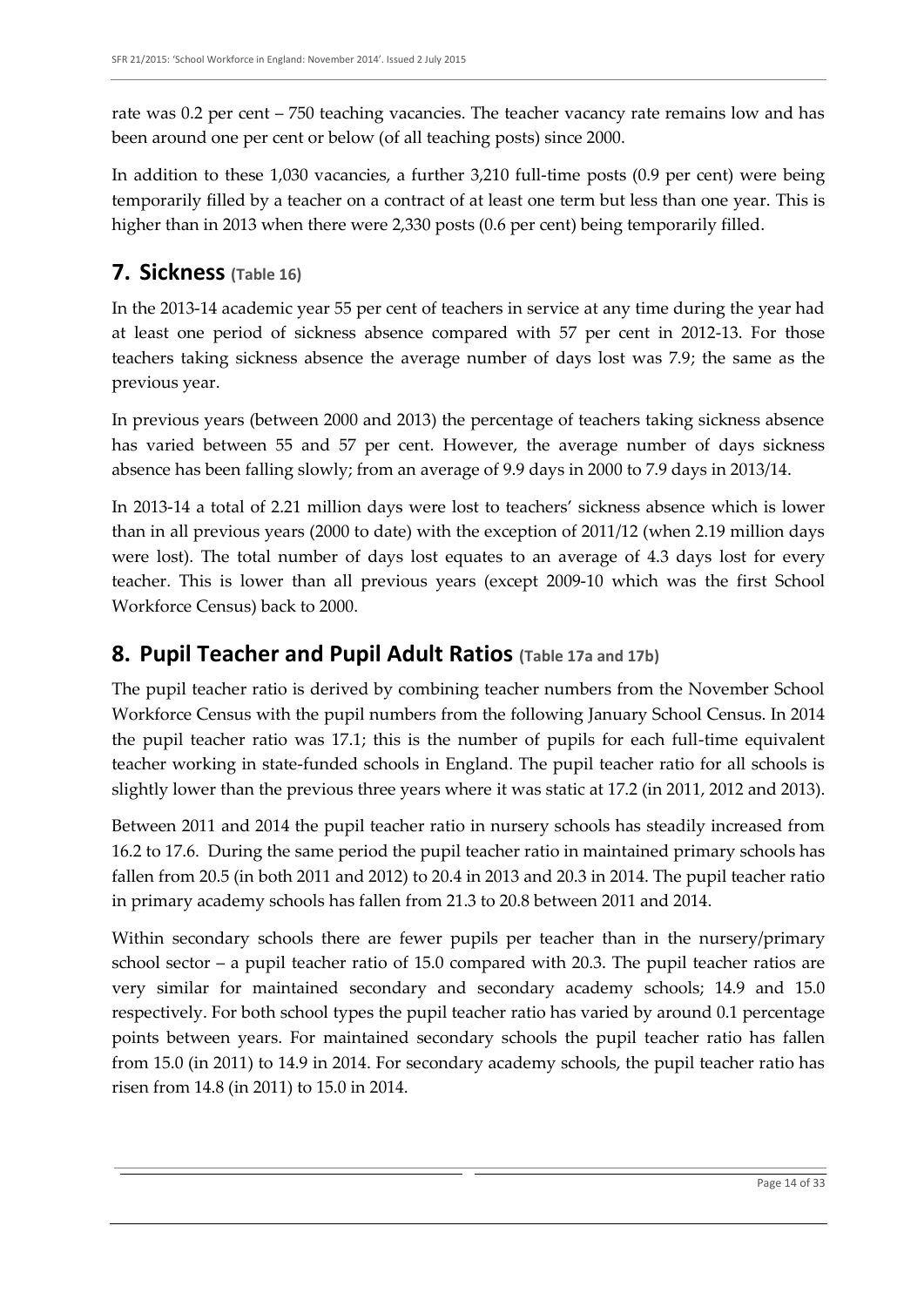### **9. List of tables**

The following tables are available in excel format on the Department's statistics website: [https://www.gov.uk/government/collections/statistics-school-workforce.](https://www.gov.uk/government/collections/statistics-school-workforce)

#### Size of the workforce

- 1 FTE number of teachers and support staff in state-funded schools, 2000, 2005 to 2014.
- 2 FTE number of teachers, teaching assistants and other support staff in state-funded schools by phase and grade or post, 2002, 2005 to 2014.
- 3a Head count and full-time equivalent teachers, teaching assistants and support staff in statefunded schools, by qualification status, gender and phase, 2014.
- 3b Head count and full-time equivalent teachers, teaching assistants and support staff in academies, by qualification status, gender and phase, 2014.

#### Characteristics

- 4 FTE number of regular qualified and unqualified teachers in state-funded schools by phase, grade, gender and age, 2014.
- 5 Percentages of the head count of regular qualified and unqualified teachers in statefunded schools by phase, grade, gender and ethnic origin, 2014.
- 6 Percentages of the head count of teaching assistants and school support staff in statefunded schools by phase, grade, gender and ethnic origin, 2014.

#### Pay

- 7a Full-time regular qualified classroom teachers in state-funded schools: Percentage distribution of teachers on the classroom teachers' pay scales by phase, 2014.
- 7b Part-time regular qualified classroom teachers in state-funded schools: Percentage distribution of teachers on the classroom teachers' pay scales by phase, 2014.
- 8 Full and part-time regular school teachers in state funded schools by salary, sector, gender and age, 2014.
- 9a Full and part-time regular classroom teachers in state funded schools by salary, sector, gender and age, 2014.

9b Full and part-time regular leadership group teachers in state funded schools by salary, sector, gender and age, 2014.

#### Qualifications, curriculum

- 10 Head count of regular teachers in all statefunded schools by phase, grade and highest level of post A level qualification, 2014.
- 11 Head count of teachers and number of hours taught by subject and Key Stage to year groups 7-13 in all state-funded secondary schools, 2014.
- 12 Highest post A level qualifications held by state-funded secondary school teachers (head count) in the subjects they taught to year groups 7-13, 2014.
- 13 Hours taught in a typical week to pupils in year groups 7-13 by highest post A level qualifications of the teacher teaching the lesson.

#### Vacancies

- 14 Full-time vacancies and temporarily filled posts and rates in state-funded schools by sector and grade, 2000, 2005 to 2014.
- 15 Full-time classroom teacher vacancies and temporary filled number of posts and rates in state-funded secondary schools by subject, 2010 to 2014.

#### Sickness

16 Full and part-time teacher sickness absence in state-funded schools, calendar years 2000, 2005 to 2009 and academic years 2009-10 to 2013-14.

#### Pupil teacher ratios

- 17a Pupil teacher ratios in local authority maintained nursery, primary, secondary and special schools and state-funded academies, 2000, 2005 to 2014.
- 17b Pupil teacher ratios and pupil adult ratios in academies, 2012 to 2014.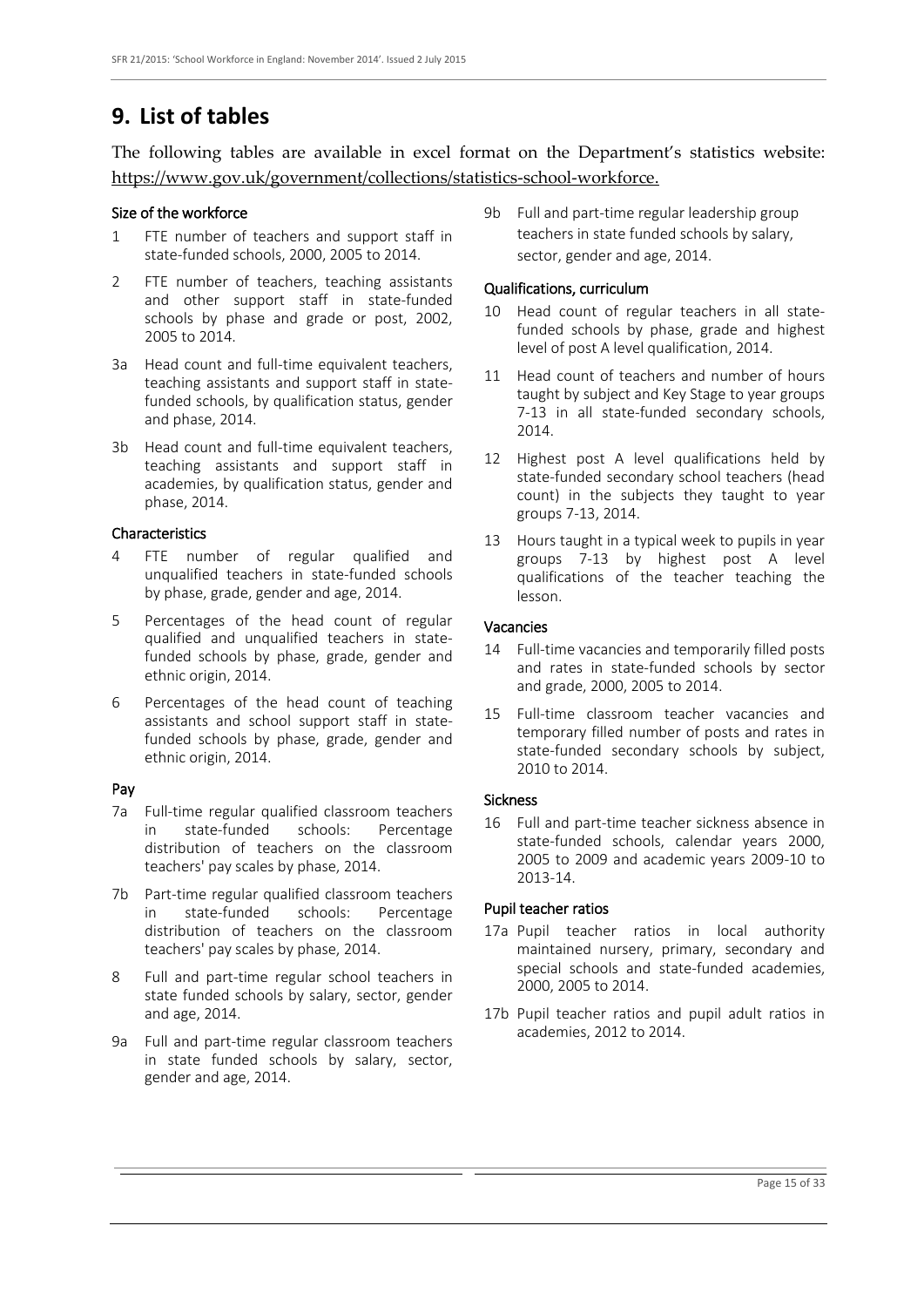### **9. List of tables (cont)**

When reviewing the tables, please note the following:

| We preserve<br>confidentiality.                                             | The Code of Practice for Official Statistics requires we take reasonable<br>steps to ensure that our published or disseminated statistics protect<br>confidentiality.                                                                                                                                                                                                                                                                                 |
|-----------------------------------------------------------------------------|-------------------------------------------------------------------------------------------------------------------------------------------------------------------------------------------------------------------------------------------------------------------------------------------------------------------------------------------------------------------------------------------------------------------------------------------------------|
| We round<br>the numbers.                                                    | We suppress cell counts and totals below 50. Because of this rounding,<br>totals in text and in tables may not always equal the sum of their<br>component parts. Similarly, differences quoted in text may not always be<br>the same as differences shown in tables. This suppression is consistent<br>with the Departmental statistical policy.                                                                                                      |
| We have adopted<br>the following<br>symbols to help<br>with identification. | Symbols are used in the tables as follows:<br>not applicable<br>not available<br>- nil or negligible                                                                                                                                                                                                                                                                                                                                                  |
| We have made<br>some important<br>changes to<br>the tables.                 | Within the SFR the time series of teacher, teaching assistant and support<br>staff numbers have been revised to ensure there is a consistent approach to<br>estimating the impact of missing schools. The number of missing schools<br>changes each year and has reduced substantially over time - from 406 in<br>2011 to 93 in 2014. The revisions made – see section 13 for more details –<br>aim to make the year on year changes more comparable. |
|                                                                             | The tables on teacher pay have been improved so that they now show the<br>average salaries of all full and part-time teachers with and without<br>qualified teacher status. This helps to make the pay data more<br>representative of the teachers employed in all school types.                                                                                                                                                                      |
|                                                                             | The pay tables also contain median salary information (alongside the<br>average (mean) salary) for the first time. There is also a new table that<br>shows the average salary details of head teachers.                                                                                                                                                                                                                                               |

### **10. Background: What does the School Workforce Census cover?**

The School Workforce Census (SWF) was introduced in November 2010 and this SFR contains the results of the fifth collection which took place in November 2014. The SWF collects information on school staff from all state-funded schools in England; including local authority (LA) maintained schools, academy schools (including free schools) and City Technology Colleges and Pupil Referral Units (PRU). It also collects information from LAs on their centrally employed teachers. The SWF also has a count of educational psychologists in service in each local authority. The SWF does not collect data from independent schools, sixth form and other further education colleges.

The SWF was introduced to replace the various school workforce data collections that existed prior to 2010; collections that often had different purposes, coverage, completeness and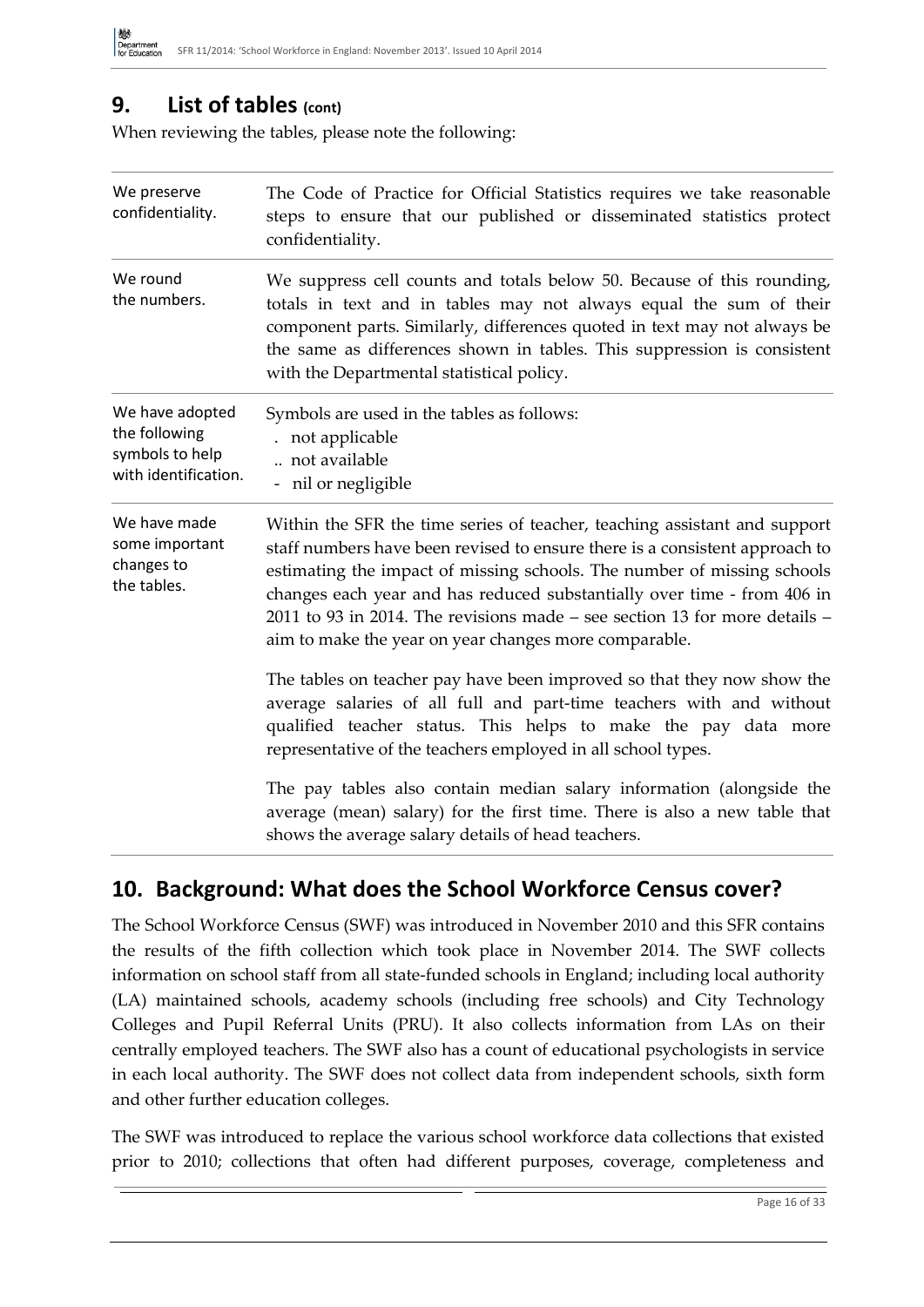reference periods. The aim of the SWF was to reduce the number of data collection exercises (and the data supply burden on schools and local authorities) by collecting all key data items in one single, consistent exercise. This helped improve the quality and consistency of some key school workforce statistics that are vital for monitoring and evaluating the school workforce.

The SWF collects a broad range of characteristics data, such as gender, age, ethnicity and disability, for all school staff. It also collects contract information such as grade, post or role, qualifications data and (for teachers) salary data. It also collects contract information on the weekly hours worked and pay details of those whose individual level data is collected. The hours worked, together with the full-time weekly hours, are used to calculate whether staff are full or part-time and for part-time staff their full-time equivalence. This calculation takes into account where school staff members have more than one open contract.

The SWF collects data at the individual level for all types of staff in schools. In particular, for school teachers, it collects individual level data on teachers in regular employment i.e. those with a contract of 28 days or longer. This includes contracts that were open on the census date and also those that were open but ended during the previous academic year. School teachers that did not have an open contract on the census date are not included in the SFR but their information is collected as it is essential for the calculation of teacher mobility indicators (such as turnover) and teacher absence rates. Teachers that were employed in schools during the census period that do not have a contract of employment that lasts/will last 28 days or longer are included in an aggregate headcount of occasional teachers.

Individual sickness absence records are also collected for all teachers in service during the academic year prior to the census date. These records are linked to construct the number of incidences of sickness absence and estimate the total number of days lost to teacher sickness absence.

In addition, for a sample of secondary schools (including academy schools), the census collects information on the curriculum taught by teachers to pupils in years 7-13. At present the curriculum data is only available for around 87 per cent of secondary schools that have the necessary management information systems in place to supply it. The curriculum data is combined with the qualifications data to estimate the percentage of lessons in a subject that are delivered by a teacher qualified in that subject.

The SWF also collects school level aggregate counts of teacher vacancies, occasional teachers and support staff employed through an Agency/third party service provider.

#### **Improvements to the school workforce statistics - see section 13 for more details**

The teacher numbers in SFR Tables 1, 2, 3a and 3b have been produced from the department's new teacher dataset which matches individual teacher records across years rather than examining each year separately. This matched teacher dataset has enabled us to improve data quality and ensure consistency which has resulted in a revised time series of teacher numbers.

Each year a small number of schools do not make a usable return to the census and estimates for these schools are produced to ensure the statistics are as accurate and comprehensive as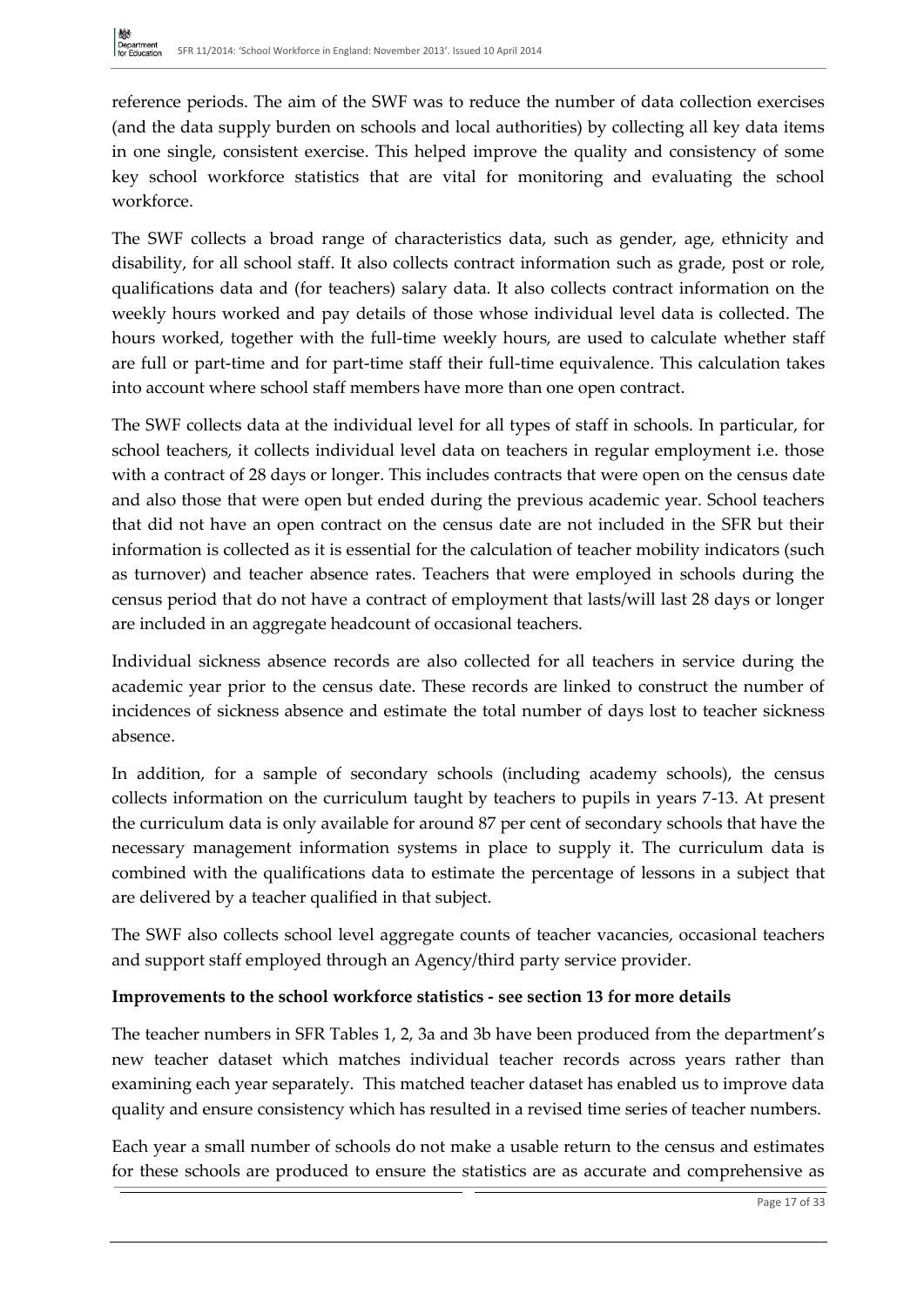possible. A project to link teacher data across years has led to further improvements in the statistics. For example, we are now better able to identify poor quality school data and improve its consistency, remove duplicates, merge data for individual teachers working in multiple schools, impute teacher numbers for all schools who fail to make a return and remove records that are outside the scope of the School Workforce Census. These developments have brought greater consistency to the time series and while they have marginally changed the previously published headline full-time equivalent (FTE) figures the previously published FTE trends remain unchanged.

### **11. Background: Overview of the data collection and data validation processes**

Figure 5 is a process map that shows how the school workforce data flows from schools and local authorities to the Department. It describes the five stages that the data go through and how the Department supports schools and local authorities in their task of providing high quality data. The first four stages are all internal processes and the SWF data is not used publicly until the final, fifth stage when it is formally published within the school workforce census SFR.

The school workforce data required from both schools and local authorities is determined in advance of the census in such a way that schools and LAs can engage the suppliers of their management information systems (MIS) with sufficient time to incorporate any new data items (or changes to existing data items) into their local systems. The software suppliers build data extraction routines based on the data requirements set out in the technical specification published by the Department. Typically a near final version of the technical specification is shared with software suppliers around a year before the next census date. This allows software suppliers the opportunity to see and comment on the data requirement and any changes from the previous year. Their comments and views are taken into account to ensure the Department is asking for data in a way that is straightforward to deliver. A final version of the technical specification is then published for local authorities and software suppliers to see and use. The November 2014 technical specification can be found at the following link:

#### **<https://www.gov.uk/government/collections/school-workforce-census#2014-technical-guide>**

**Stage 1:** By census day (November 6<sup>th</sup> 2014 for the 2014 School Workforce Census) schools and local authorities should have ensured their management information systems hold accurate details for all their staff in scope of the census. They would then ensure that the information required by the Department (as set out in the published School Workforce Census data requirement) is extracted and uploaded to the Department's COLLECT system. Schools and LAs will have had the opportunity to test out the quality of their data and the data extraction routines provided by their software suppliers by using the familiarisation version of the Department's data collection system, COLLECT. The full list of data items collected by the SWF can be found in the guides provided to schools and LAs at the following link:

#### **<https://www.gov.uk/school-workforce-census>**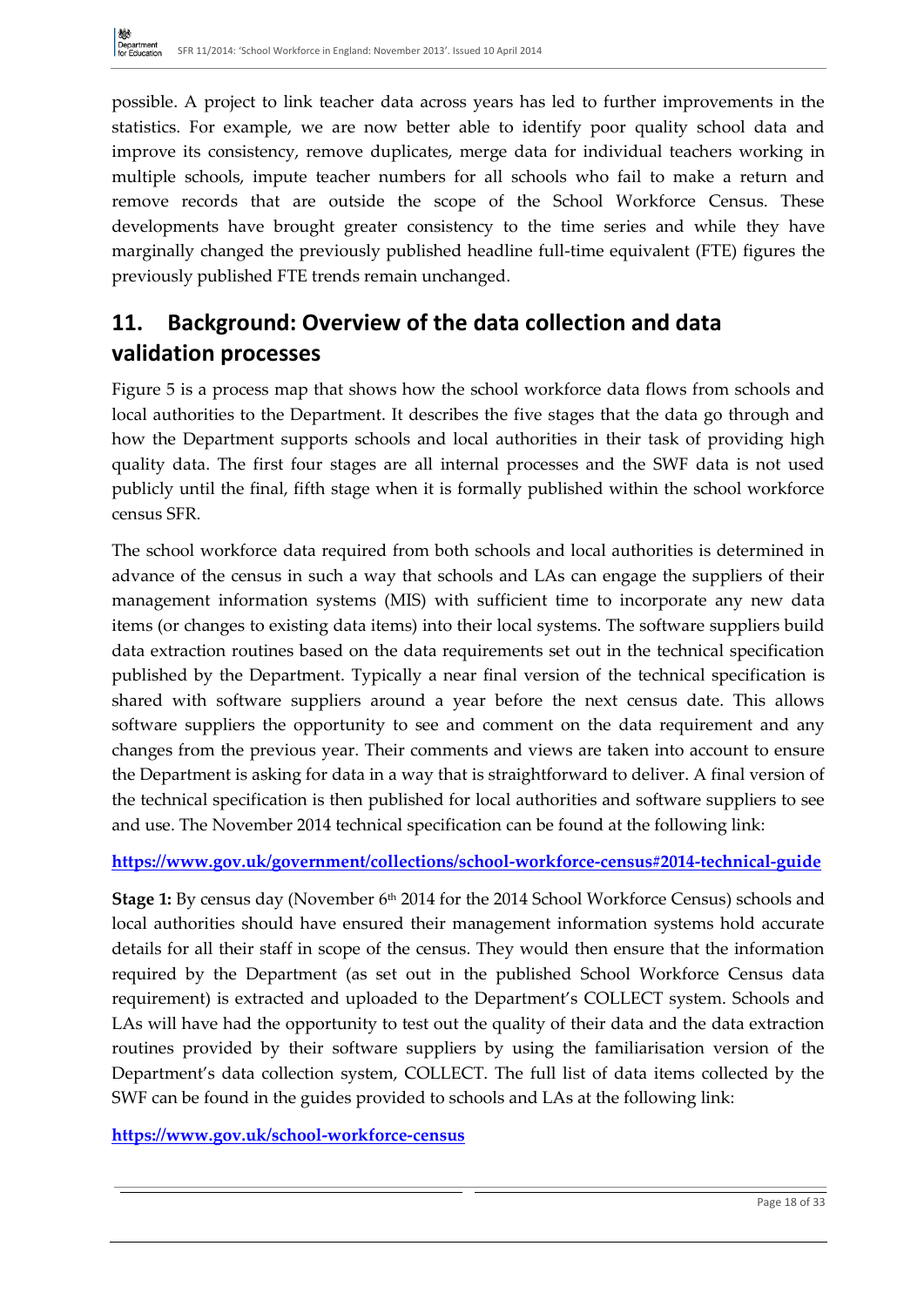**Stage 2:** Once schools and local authorities have successfully loaded their data onto COLLECT they can review and inspect their data. The COLLECT system has a range of checks that it runs on the data: e.g. simple formatting checks, arithmetic checks and validations rules that specific data items must meet. The checks made within COLLECT are contained within the published guides and specifications.



Figure 5: Description of the data collection process

Software suppliers often build these checks into their data extraction routines and/or MIS system upgrades. The checks within COLLECT will flag up where the data provided has either failed (an error) to meet the standards required or doesn't conform (a warning) to what was expected. For example, an error would result if no contract information was provided and a warning would result if the date of birth placed the teacher's age as less than 21 or over 90. The validation checks are reviewed and improved each year. For the November 2014 collection a check was added to identify those schools whose teacher numbers were substantially from the previous year. This helped identify some schools with poor initial returns which they rectified. Checks and guidance were also improved for November 2014 to help schools provide better quality and more consistent data for the pay of part-time teachers.

Schools and local authorities then check their data - especially the errors and warnings - to ensure the data is correct and accurately reflects the staffing levels at their school at the time of the census. Changes and/or corrections to the data provided can either be done on-line in COLLECT or within the local MIS system (preferred). If the changes are done locally then the data has to be resubmitted to the Department. Once schools and local authorities have resolved their errors and warnings they approve their data – which signals to the Department that the data can move to the next stage.

**Stage 3:** Once the data has been approved for use by schools and local authorities the Department runs a further set of checks on the data. These checks look within the data to spot any problem areas, for example, where schools have provided substantial numbers of records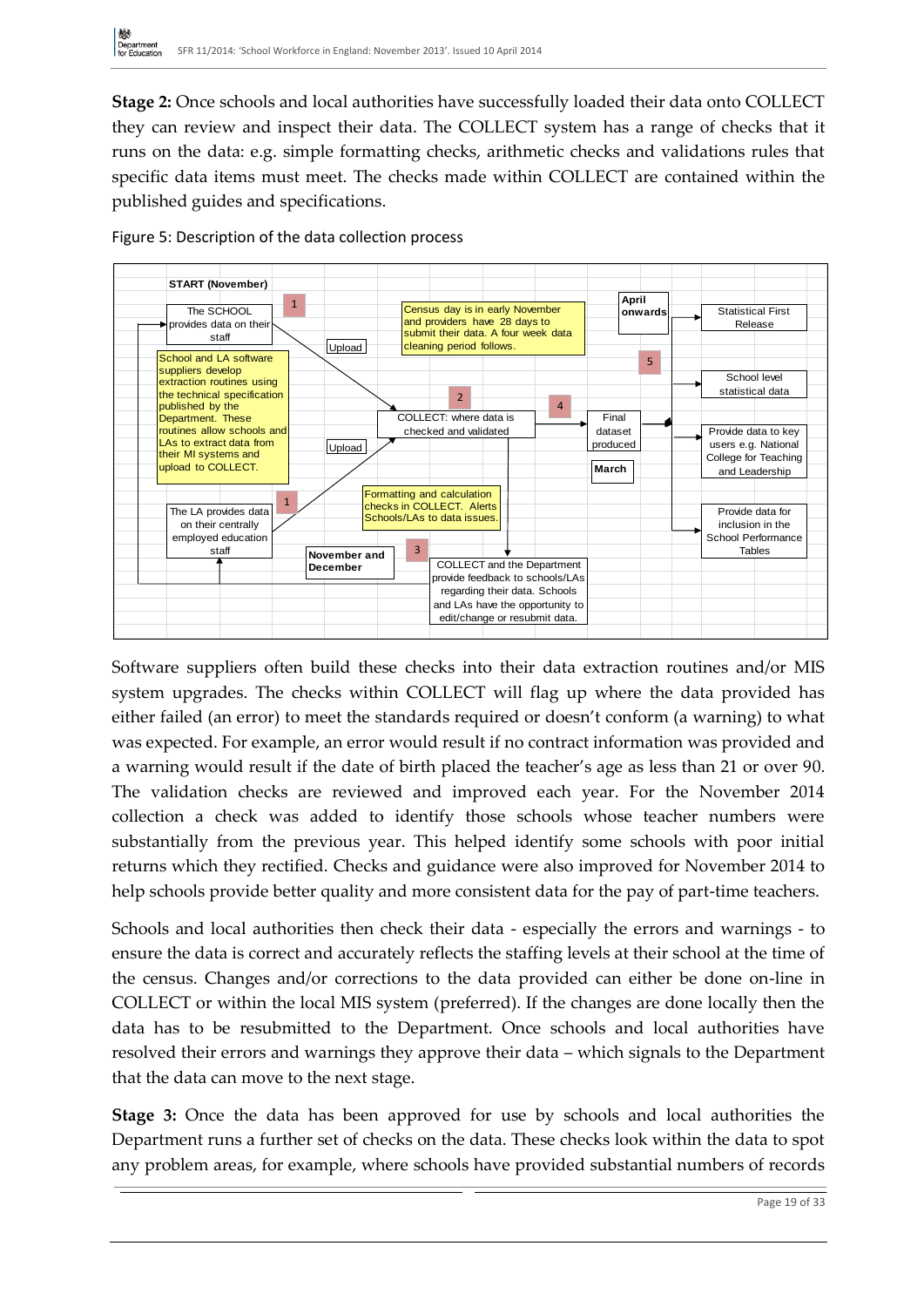that are missing particular data items e.g. staff with no contract information and staff whose pay rate is not credible**.** The results of these checks are provided as feedback to local authorities to help them work with their schools to ensure a complete set of data exists for all schools in their area.

Throughout the first three stages of the collection the Department operates a helpdesk which staff at schools and local authorities can contact if they are unsure about any aspect of the School Workforce Census. This is the primary route that academy schools use to discuss their queries regarding the data they are submitting. The helpdesk operated throughout the census period, November to December, and throughout the period immediately afterwards when the majority of the data cleaning takes place – typically December into January. When this process is completed and schools and LAs are happy with their data (i.e. after they have resolved all the issues raised in the feedback) they authorise the data.

**Stage 4:** Once all the school and local authority data has been authorised a database is created which allows the Department's statisticians to prepare the data for publication. At this stage any data that has been provided and deemed to be out of scope is removed from the dataset e.g. teaching staff on zero hour contracts (likely to be a pool of supply teachers that are regularly used by the school but were not actually in service during the time of the census). This database is used to create an updated version of the linked teacher dataset which is the source of data used for publishing statistics on teacher entrants, teachers leaving state funded schools and teacher retention.

The linking of teacher data across years allows for the better identification of poor quality or inconsistent school data. The linked dataset has helped with the identification and removal of duplicate teacher contracts - where they were provided by both a school and a local authority. It has also supported the identification of individual teachers working in multiple schools. A process of merging of their contract data has been developed and one consequence of this is to allow a small number of teachers to have a full-time equivalence of up to 1.2.

The linked teacher dataset can also be matched to other data held by the Department. In particular to the administrative data held on the attainment of Qualified Teacher Status. Where teacher records without QTS have been supplied in error then their QTS flag can be overwritten with the correct information.

The linked teacher data is also used to impute teacher numbers for schools who failed to make a return – using the schools previous year's return as a proxy. These developments help bring greater consistency to the time series of statistics on teacher numbers etc. and while they have marginally changed the previously published headline full-time equivalent (FTE) figures the previously published FTE trends remain unchanged.

**Stage 5:** The SFR "School Workforce in England" is the first part of the dissemination strategy where national (England) aggregate statistics are published covering all the main data areas collected in the census. The publication of this SFR signals the availability of the data for use by the Department e.g. in briefing officials on the size and characteristics of the schools' workforce and in responses to official correspondence such as Parliamentary Questions (PQs) and Freedom of Information (FoI) requests.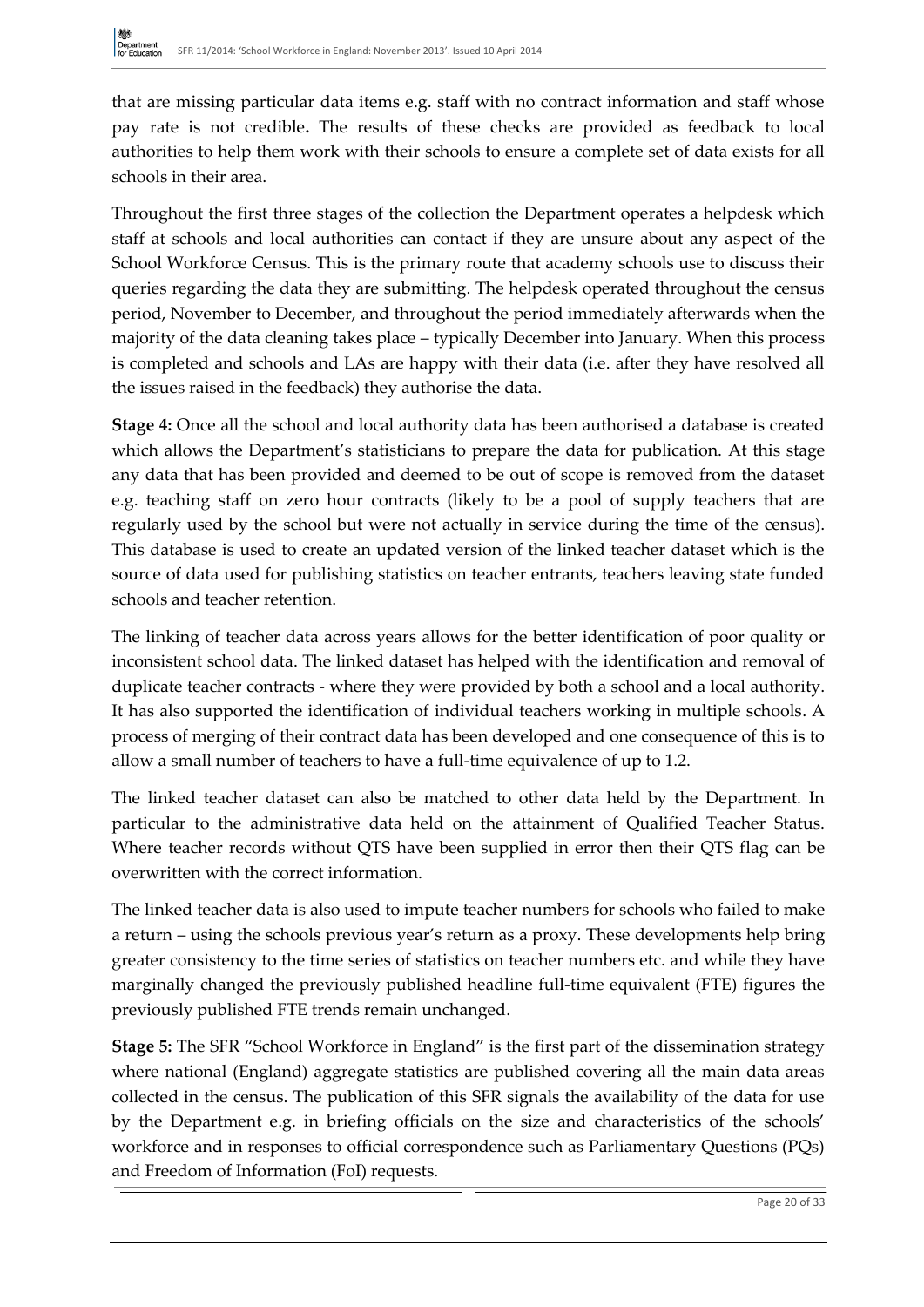The second main output produced from the latest data is a large set of school level data which is released as part of the Department's commitment to release the underlying data used to create all national statistics. The Department releases school level school workforce statistics showing teacher and support staff numbers, staff characteristics, teacher pay and sickness absence and the number of vacant posts. The school data also includes school type and phase and various geographical data e.g. LA, ward and constituency.

In addition, a subset of the school level school workforce data is included in the School Performance Tables. Publishing data at school level allows the general public to see the numbers and types of staff schools choose to employ. By including school workforce data alongside pupil data, pupil attainment data and finance data the public can see the wider picture of school spending and performance. The latest Tables are here:

<http://www.education.gov.uk/schools/performance/>

### **12. Background: How the Department uses the School Workforce Census**

The school workforce census data are used in many ways within the Department for Education and its agencies. The main uses are as follows:

| Production of<br>statistical briefing and<br>analysis on various<br>topics such as                              | a)<br>b)<br>c)<br>d) | The deployment and qualifications of teachers in schools.<br>Analysis of the percentages of lessons taught by teachers with<br>relevant qualifications.<br>Analysis of teaching vacancies by subject and region.<br>Assessment of the number of teachers without qualified teacher<br>status.                        |
|-----------------------------------------------------------------------------------------------------------------|----------------------|----------------------------------------------------------------------------------------------------------------------------------------------------------------------------------------------------------------------------------------------------------------------------------------------------------------------|
| <b>Teacher demand</b><br>modelling to estimate<br>changes due to various<br>policies or<br>demographic changes. | a)<br>b)<br>c)       | Demographic pressures and churn in the workforce.<br>Impact of policy development on the workforce e.g. curriculum,<br>qualifications etc.<br>Informs the annual target setting for initial teacher training<br>places via the Teacher Supply Modell; helps to ensure a<br>sufficient supply of teachers to schools. |
|                                                                                                                 |                      | d) Modelling the number of potential school leadership teachers; to<br>help ensure there are enough school leaders in the system.                                                                                                                                                                                    |
| Analysis of Teacher<br>Pay Costs                                                                                |                      | a) Provides evidence to support the independent pay review body<br>recommendations.<br>b) Assess impact of proposals for pay and estimate future costs.                                                                                                                                                              |
| Transparency through<br>publication                                                                             | a)                   | Through the publication of the annual Statistical First Releases<br>and school level data and through the Performance Tables.<br>b) The data is used to reply to a substantial volume of official<br>correspondence, including Parliamentary Questions<br>and<br>Freedom of Information requests.                    |
| School Workforce                                                                                                | a)                   | Research into the new institutions that are admitting pupils at                                                                                                                                                                                                                                                      |
|                                                                                                                 |                      | Page 21 of 33                                                                                                                                                                                                                                                                                                        |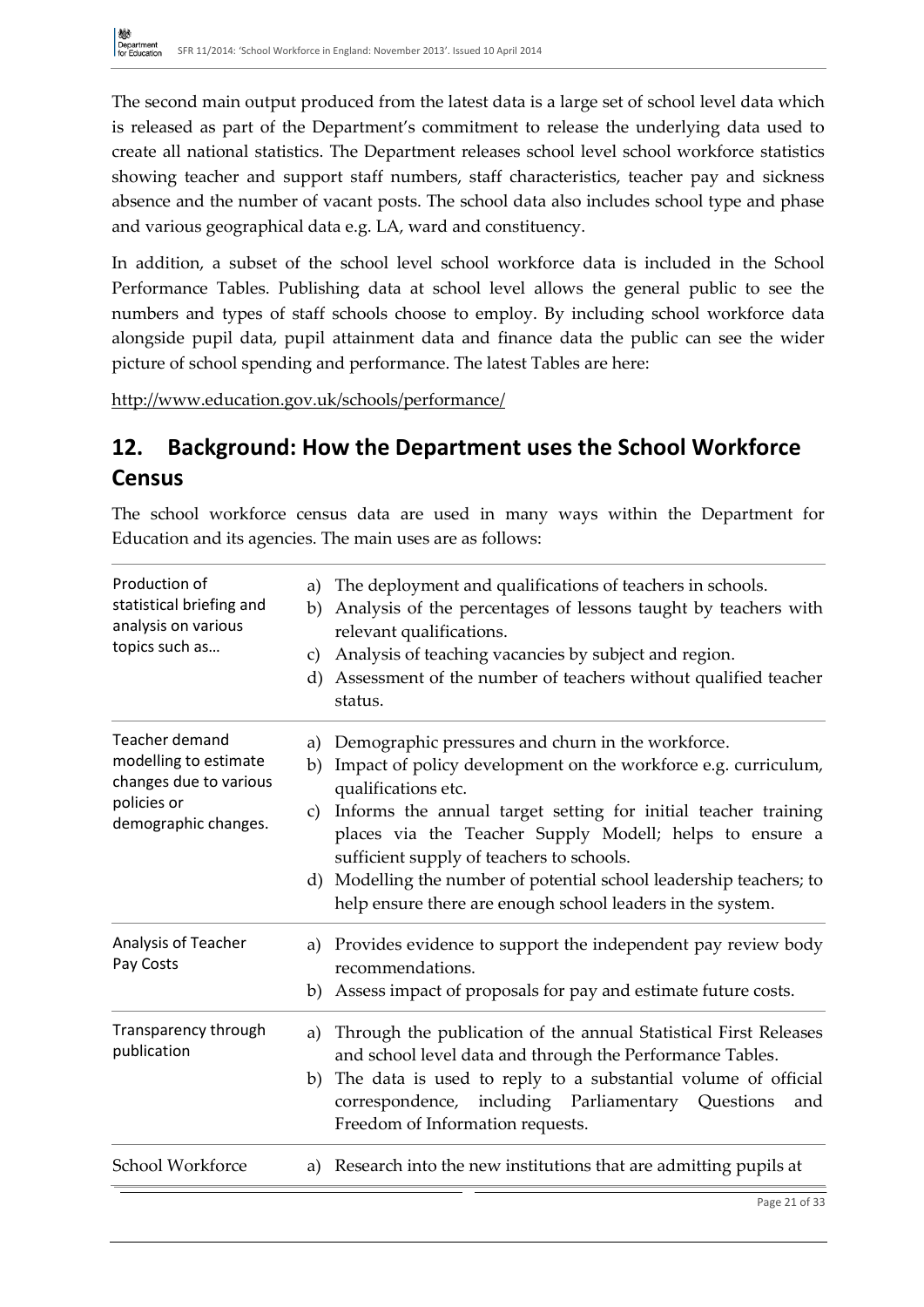| Census data is    | age 14, including, but not limited to University Technical          |
|-------------------|---------------------------------------------------------------------|
| sometimes shared  | Colleges and Studio Schools etc., profiling them in terms           |
| with external     | location, who works in them and which pupils attend them.           |
| researchers       | b) The costs and benefits of different teacher training routes in   |
|                   | England.                                                            |
| under strict      | c) Modelling teacher supply and retention over time.                |
| controls.         | d) Research into differentials in levels of appointment and salary  |
|                   | level by demographic sub-groups of the teacher population.          |
| Some examples are | e) Better understanding of the impact of specialist teachers on the |
|                   | uptake of subjects and achievement in subjects.                     |

### **13. Background: Overview of the data quality - specific information for each set of tables in the SFR**

The information contained in this statistical release is deemed to be final data and no further data is expected to be received from schools and local authorities.

### **Tables 1-3: Size of the schools' workforce**

The staffing data from all the returns provided by schools and local authorities are used throughout the release. However, each year there are a small number of schools and local authorities that do not provide a usable census return. Estimates of the number of teachers, teaching assistants and support staff are created for these missing schools and included in Tables 1-3 of the main release. These estimates help ensure the staffing levels in schools are reported as accurately as possible. The following section describes the completeness of the census.

| Number of<br>returns from LA<br>maintained schools | 17,248 out of 17,281 local authority maintained schools provided a<br>return; 99.8 per cent of all the local authority maintained schools<br>expected to make a return in November 2014. This compares to 99.6<br>per cent in the previous year and 97.7 per cent in November 2012. |
|----------------------------------------------------|-------------------------------------------------------------------------------------------------------------------------------------------------------------------------------------------------------------------------------------------------------------------------------------|
| Number of returns<br>from academy schools          | 4,480 out of 4,540 academy schools provided a return, 99.7 per cent of<br>all academy schools open at the start of the 2014/15 academic year. In<br>the previous year 3,598 out of 3,660 (98.3 per cent) academy schools<br>provided a return.                                      |
| Number of central<br>returns from LAs              | Seven local authorities were unable to supply a return for their<br>centrally employed staff compared with six from the previous year.<br>One local authority confirmed that it did not employ centrally<br>employed staff.                                                         |
| <b>Schools in Federations</b>                      | Census data for 37 schools were provided as part of 12 federations<br>where the federated schools were unable to supply separate data for<br>their individual schools.                                                                                                              |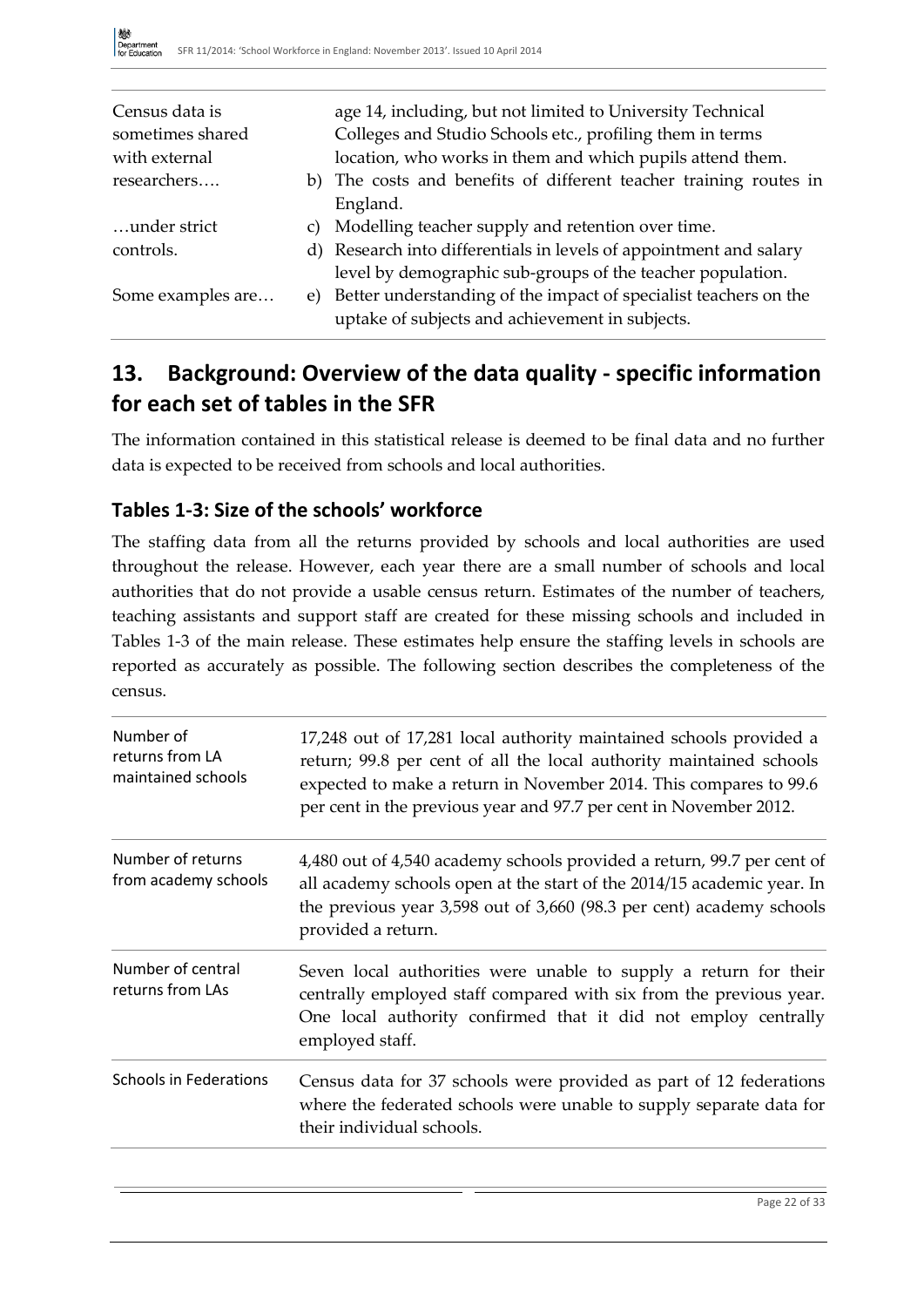| Schools with<br>incomplete data | In each year there are a small number of schools provide data that<br>has key elements missing and it is deemed not to be of a useable<br>standard. The Department checks for these instances and in<br>November 2014 there were 35 schools whose return was incomplete.<br>The published figures included estimates for these schools.              |
|---------------------------------|------------------------------------------------------------------------------------------------------------------------------------------------------------------------------------------------------------------------------------------------------------------------------------------------------------------------------------------------------|
| In summary                      | The total number of schools for which a usable return was not<br>received was 93, which represents 0.4 per cent of the total number of<br>state-funded schools. This compares with 192 schools (0.9 per cent) in<br>November 2013 and 179 schools (0.7 per cent) in November 2012. The<br>published figures included estimates for these 93 schools. |

The procedure for estimating the staffing figures for the 93 schools is twofold. Firstly, if missing schools made a return in the previous year then the number of staff they employed is used as the current year's figures. In November 2014 there were 39 missing schools that provided data to the November 2013 census. The following table shows the estimates for their FTE number of teachers, teaching assistants and other school support staff. This information is included in Tables 1-3.

Table 3: Estimating the number of missing school staff from those 39 schools that did not make a census return in 2014 but had information for 2013.

The estimated number of missing FTE school staff in schools by

phase and school type.

#### England

| 39 schools missing from November 2014. Staffing figures calculated using their November 2013 returns |                |               |                                                      |                 |                 |
|------------------------------------------------------------------------------------------------------|----------------|---------------|------------------------------------------------------|-----------------|-----------------|
|                                                                                                      |                |               |                                                      |                 |                 |
|                                                                                                      | Number of      | Number of FTE | Number of FTE                                        | Number of FTE   | Number of FTE   |
|                                                                                                      |                |               | missing schools teachers present teaching assistants | support staff   | auxiliary staff |
|                                                                                                      | in 2014        | in 2013       | present in 2013                                      | present in 2013 | present in 2013 |
| LA maintained                                                                                        | 10             | 102.4         | 52.5                                                 | 34.6            | 25.2            |
| nursery/primary schools                                                                              |                |               |                                                      |                 |                 |
| Primary academy schools                                                                              | 10             | 136.2         | 79.3                                                 | 33.4            | 24.5            |
| LA maintained secondary                                                                              | 4              | 222.4         | 52.7                                                 | 65.8            | 19.7            |
| schools                                                                                              |                |               |                                                      |                 |                 |
| Secondary academy                                                                                    | 7              | 350.7         | 89.8                                                 | 121.5           | 46.3            |
| schools                                                                                              |                |               |                                                      |                 |                 |
| All special schools                                                                                  | 5              | 61.2          | 90.9                                                 | 24.0            | 14.4            |
| All PRU schools                                                                                      | $\overline{3}$ | 5.4           | 11.6                                                 | 0.0             | 0.0             |
|                                                                                                      |                |               |                                                      |                 |                 |
| Total for all schools                                                                                | 39             | 878.3         | 376.8                                                | 279.3           | 130.2           |

In November 2014 there were 54 schools (which represents 0.2 per cent of the total number of schools expected to provide data) that did not provide usable data in either November 2013 or the November 2014. Estimates for the staffing levels in these schools have been created using the average number of school staff (by type) in each school type. This method is set out in Table 4.

This method produces an estimate of around 1,700 teachers (0.4 per cent of the national total) for the 54 missing schools as well as around 710 teaching assistants (0.3 per cent of their total), 560 support staff (0.4 per cent of their total) and 245 auxiliary staff (0.3 per cent of their total).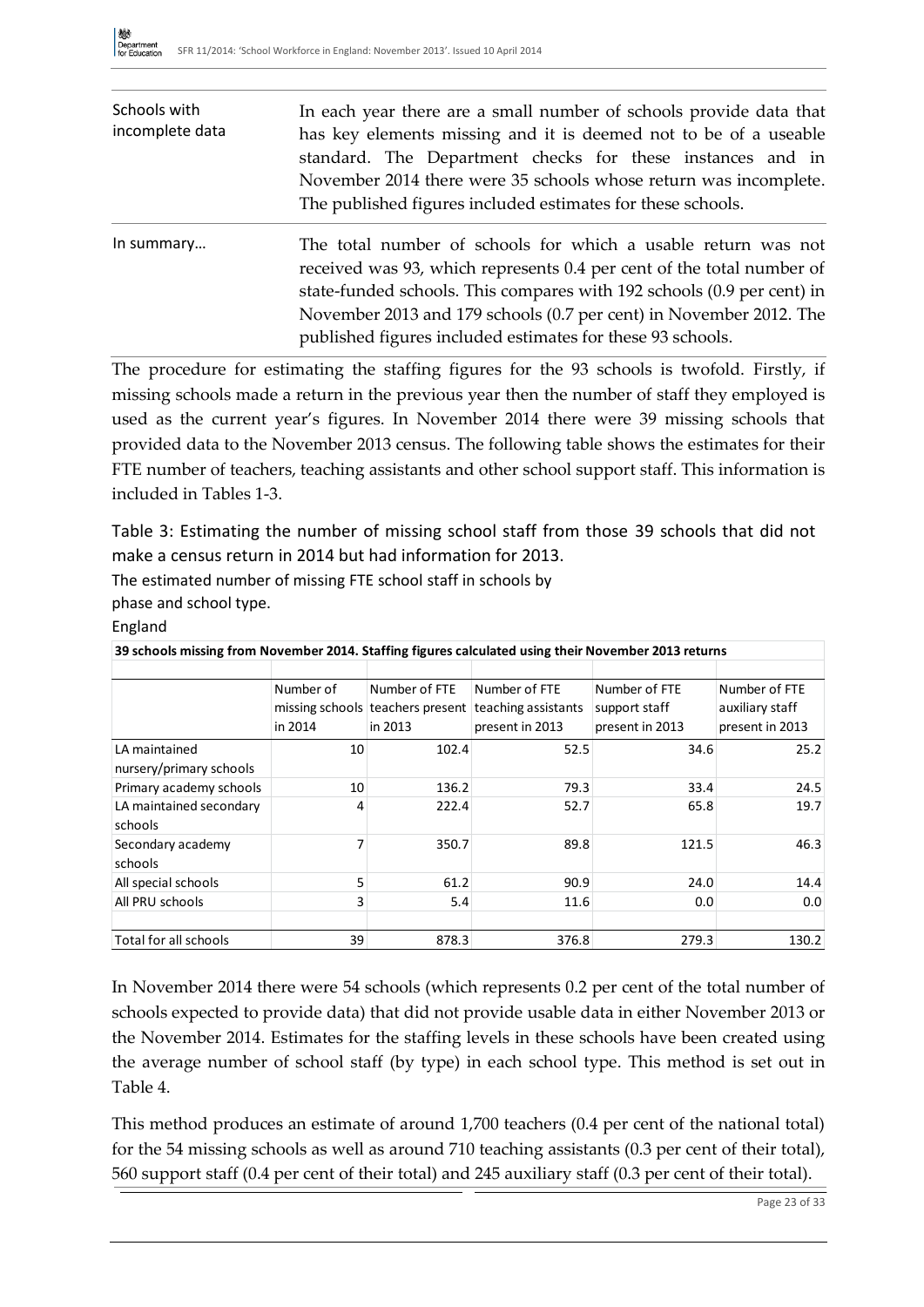Table 4: Estimated impact on staffing levels of the schools missing from consecutive School Workforce Censuses (2013 and 2014)

The estimated number of missing FTE school staff in schools by

phase and school type.

England

| <b>Estimates for the 54 schools missing from November 2014 and November</b> |  |
|-----------------------------------------------------------------------------|--|
| 2013.                                                                       |  |

|                 | No of<br>schools<br>missing in<br>both 2013<br>and 2014 | Estimate<br>of missing<br><b>FTE</b><br>teachers | Estimate<br>of missing<br><b>FTE</b><br>teaching<br>assistants | Estimate<br>οf<br>missing<br><b>FTE</b><br>support<br>staff | Estimate<br>οf<br>missing<br><b>FTE</b><br>auxiliary<br>staff |
|-----------------|---------------------------------------------------------|--------------------------------------------------|----------------------------------------------------------------|-------------------------------------------------------------|---------------------------------------------------------------|
| Nursery/Primary | 31                                                      | 378.2                                            | 281.5                                                          | 98.4                                                        | 79.6                                                          |
| Secondary       | 19                                                      | 1,218.5                                          | 310.5                                                          | 428.6                                                       | 150.7                                                         |
| Special/PRU     | 4                                                       | 78.6                                             | 117.3                                                          | 31.0                                                        | 15.1                                                          |
| Total           | 54                                                      | 1,675.4                                          | 709.3                                                          | 558.0                                                       | 245.4                                                         |

The staffing estimates for the 93 schools are combined together and have been included within Tables 1-3 to ensure they report accurate totals for teacher, teaching assistants and school support staff numbers. In previous years only the estimates for the first group of missing schools (those in Table 3) were included in the main SFR Tables.

In addition to these changes the time series statistics have also changed in two further ways. Advisory teachers have been included in the years 2010 to 2012 to make them consistent with the statistics published in 2013 and onwards. A check has been made to identify any data on teachers with zero hour contracts which have been incorrectly supplied to the census; these records have been removed as they are out of scope. This statistical release is the first occasion where the time series of statistics for teachers, teaching assistants and school support staff numbers has been created on the basis of including staffing estimates for all missing schools. Although the time series for 2010 to 2014 has been revised it has not affected the overall trend of increasing teacher numbers. The following charts show how the revisions have changed the recent time series for both the headcount and FTE of teachers.



The number of full-time equivalent teachers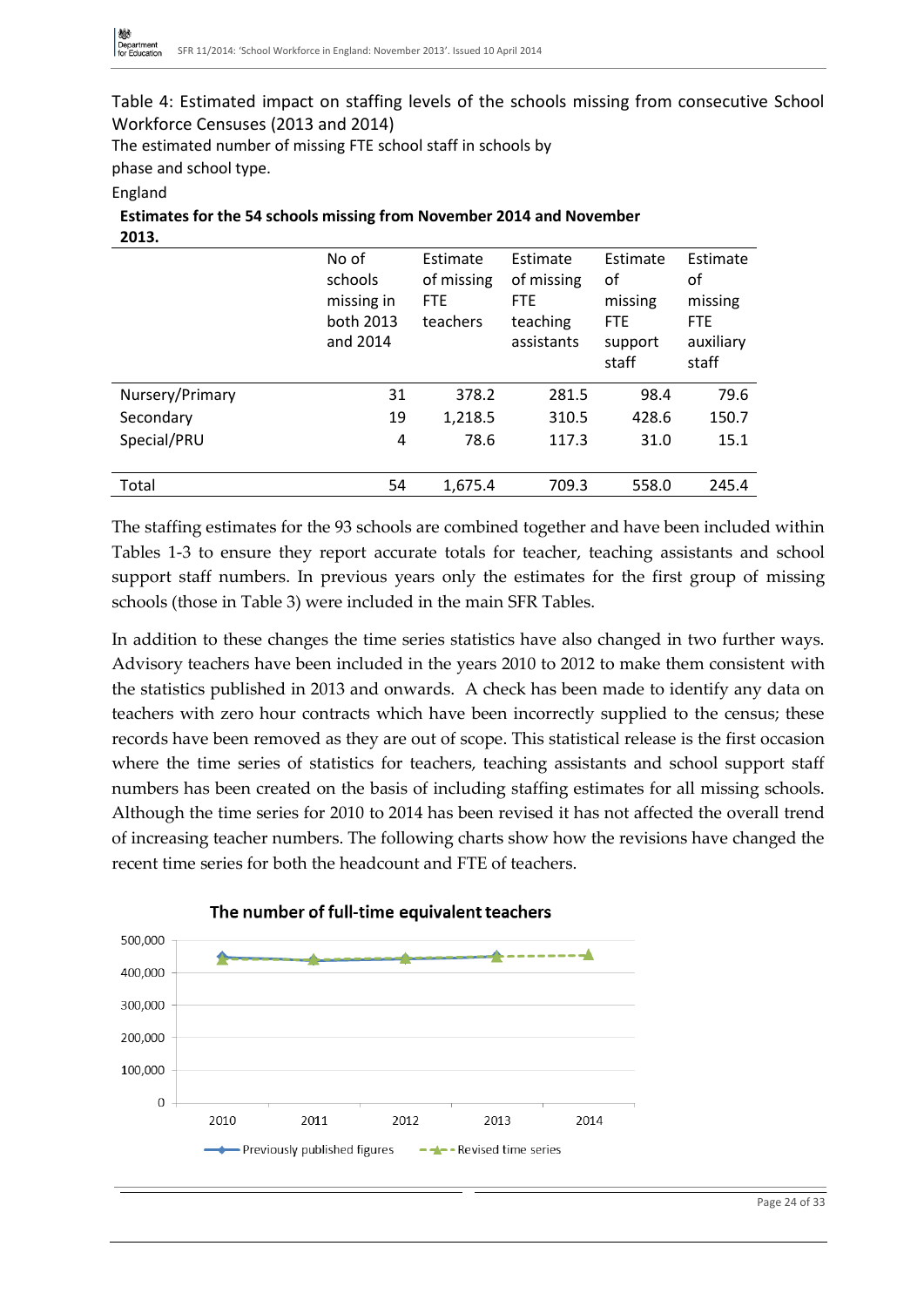

As the number of employees in the missing schools is a very small percentage of the total number of school employees no adjustments are made for the remaining tables. The characteristics of the staff in the missing schools are very unlikely to display a significantly different distribution e.g. on age, gender and ethnicity to alter the national level characteristics statistics of teachers or reverse any trends.

### **Tables 4-6: Characteristics of the school workforce**

Table 4 which shows the age, gender and grade of teachers by school phase is the first table where estimates for missing schools are not included. It is recorded in the footnotes of Table 4 that the teacher totals are different to those in Tables 1-3. Estimates of age, gender and grade of teachers are not produced for the missing schools to avoid using inaccurate data. As the overall percentage of staff missing is very small, the missing characteristics data should not affect the distributions presented in Table 4 and later tables.

Tables 5 and 6 provide statistics based on the headcount of staff. For Table 5 where teachers have more than one post in a school, they are counted once under their highest graded post. The post of head teacher is ranked highest and classroom teacher lowest. If the teacher has more than one post at the same grade then only one is counted. There is no natural hierarchy of posts for school support staff and therefore where staff have more than one post they are counted once under each post. Around 10 per cent of support staff have more than one role. The headcount figures provided in Tables 5 and 6 should not be used as a measure of the overall size of the school workforce, the full-time equivalent figures provided in Tables 1 and 2 should be used instead.

Local authority centrally employed staff are included as a separate entry in the tables. Prior to the introduction of the SWF, teachers in this category were generally proportioned between the nursery/primary and secondary phases. FTE figures for nursery/primary and secondary schools and centrally employed totals from the SWF cannot therefore be directly compared with the earlier years' data presented in Tables 1 and 2.

The staff breakdown by type of post, including the grade of teacher, is taken from the information in the post description provided in the contract and not from the additional role information which provides greater detail. The further information available in the role has not been used to decide the post held except for teaching assistants where they were recorded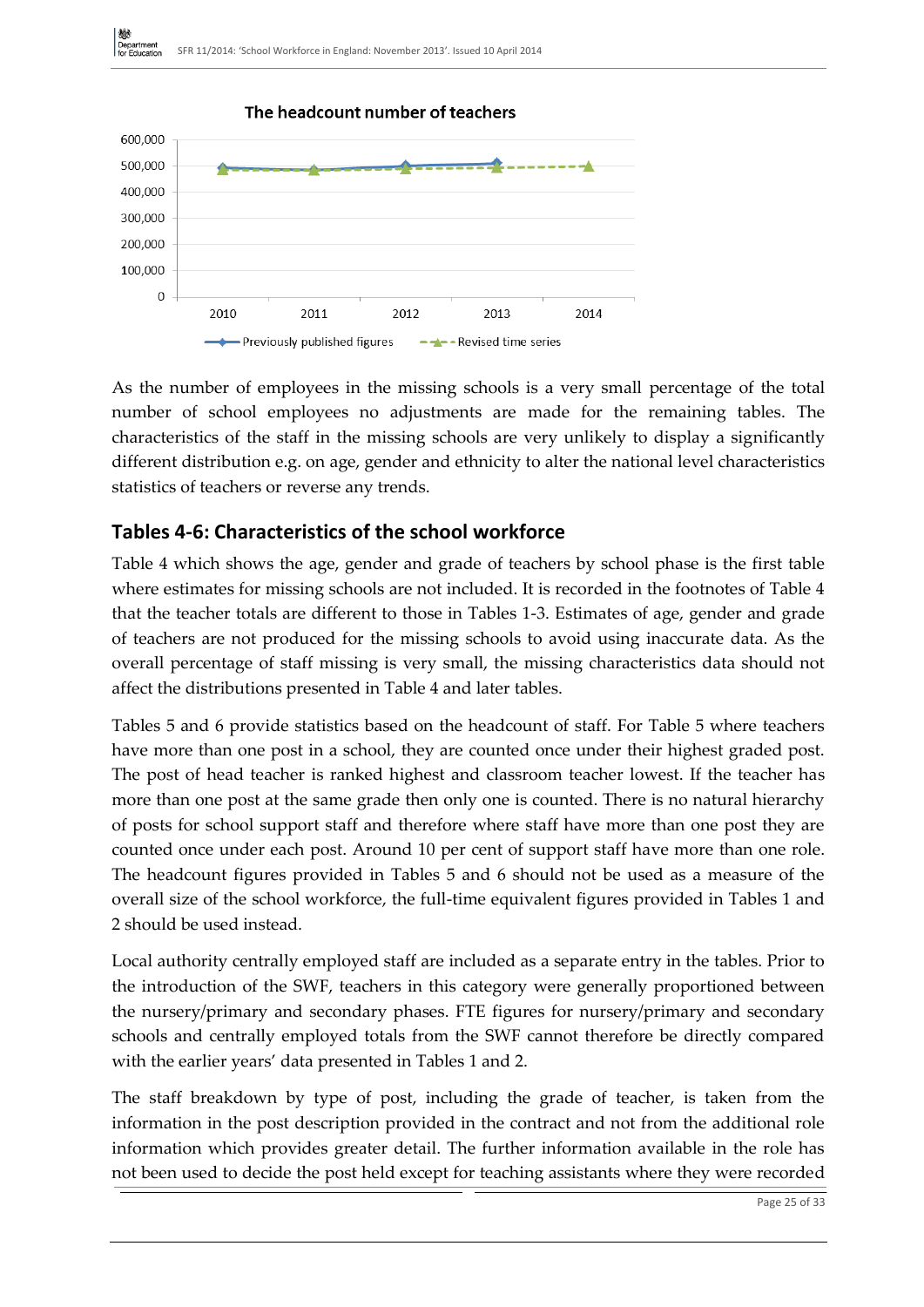as support staff in the 'Post description' field in error. The further breakdown of the role for teaching assistants and support staff provided in Table 2 is provided by the first role descriptor supplied for the contract.

Throughout the SFR and its tables there are many references to qualified regular teachers. The term 'regular' signifies the teacher is in service with a contract lasting longer than 28 days (i.e. they are not short-term supply teachers). The definition of a qualified teacher is as follows:

**Qualified Teachers**<br>Qualified teachers are those who have been awarded qualified teacher status (QTS) either successfully completing a course of initial teacher training (ITT) or through other approved routes. Teachers are comprised of the following:

a. Teachers with QTS or with the equivalent gained elsewhere in the European Economic Area (EEA);

b. Teachers with QTLS (Qualified Teacher Learning and Skills) who previously worked in the further education phase and are recognised as being qualified to teach in schools – this change was introduced for the November 2012 collection.

c. Teachers without QTS, but with a professional qualification gained outside the EEA who have been in service for less than the 4 years (beyond which full QTS status gained in the UK is required);

d. Instructors without QTS, but with special qualifications in, or experience of, a particular subject.

### **Tables 7-9: Teacher's average salaries**

The statistical tables showing the percentage of teachers on each pay scale and the distribution of teachers across the spine points within each pay scale have been discontinued. This is because the statutory spine points for classroom teachers were abolished in September 2013 as part of the reforms to give schools greater freedoms to determine teachers' pay offers. The tables on teachers' pay in this release therefore focus on their actual salaries and show the distribution of teachers by salary band.

For information on school teachers' pay and conditions please refer to the statutory guidance at the following link: [https://www.gov.uk/government/publications/school-teachers-pay-and](https://www.gov.uk/government/publications/school-teachers-pay-and-conditions-2014)[conditions-2014](https://www.gov.uk/government/publications/school-teachers-pay-and-conditions-2014)

Tables 7a and 7b show the percentage of teachers on each pay scale (but no longer show the distribution across spine points) and the percentage of teachers in receipt of allowances e.g. Teaching and Learning Responsibility (TLR) payments. This will only include teachers whose post description agrees with the pay scale given – where it has been provided. Where a contract pay band does not agree with the post then they are placed in the 'Other' or 'Unknown' categories as appropriate (e.g. where a teacher has a post of 'classroom teacher' but is recorded on the leadership pay scale). Academy schools do not have to place their teachers on the pay scales agreed under the School Teachers Pay and Conditions Document (STPCD). Teachers to whom this applies will also be placed in the 'Other' category.

Tables 8 and 9 provide details on the average salaries of teachers. The gross pay for teachers with a contract that provides STPCD information is calculated from the pay spine and area pay band provided plus any additional allowances recorded. Any teachers whose salary lies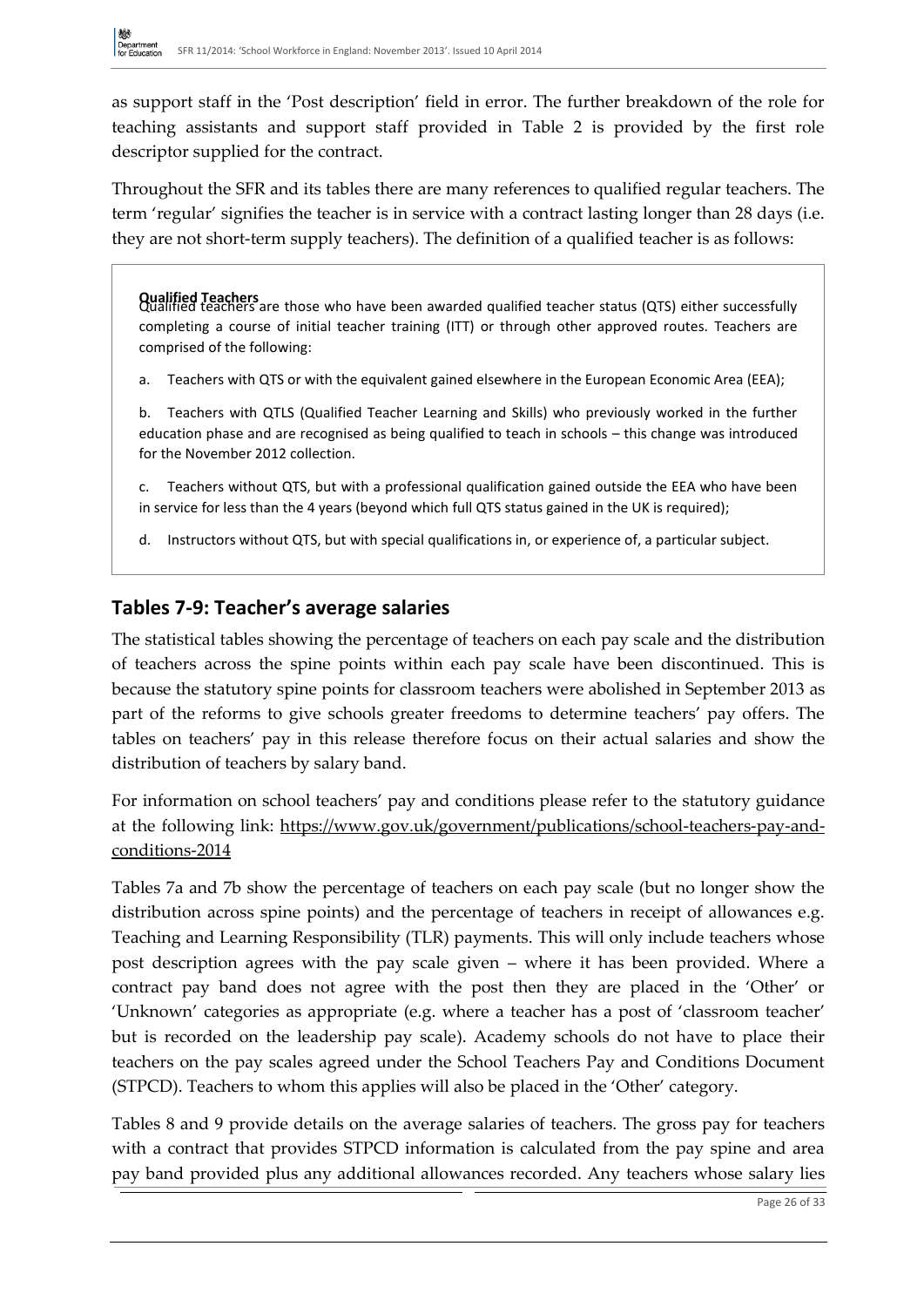below the lower limit of the lowest point on the relevant pay scale are shown as misreported. This category also includes teachers with missing salary details.

Additional allowances have been included in the gross salary and noted once for each contract for each type of allowance. Where two or more allowances of the same type are noted then the higher amount is taken as the allowance in payment on the census date and included in the gross salary. The only exception is unspecified allowances where the sum of all these is included as representing the amount included in the salary over the course of a year as these are likely to be one-off rather than continuous monthly payments.

Table 2 in section 4 (Teachers' Pay) show the average salaries for full-time and part-time regular teachers in state-funded schools. In particular, it shows the LA maintained and academy split for teachers in the four regional pay bands. In previous years the location of the growing number of academy schools was affecting the average pay statistics. Many of the first group of academy schools were in London and the south east where the pay bands are higher and this was inflating the average pay statistics - making comparisons difficult.

When making comparisons of teacher salaries by school phase or type there will be other factors affecting pay, such as teachers' experience and the size of school, that have not been taken into account.

It is possible that not all schools provided the most up to date pay data that took account of any pay awards due at the start of the 2014/15 academic year. This timetable is very close to the School Workforce Census collection period and not every school manages to update their management information systems before providing a census return.

### **Tables 10-13: Teacher's qualifications and curriculum**

Table 10 provides information on teachers' highest level of post A level qualification. Qualifications information was received for 94.5 per cent of teachers. The percentage of teachers holding a particular level of qualification was derived using a baseline of the total teachers for whom qualifications information was provided. Where a teacher was reported as holding more than one post A level qualification, the qualification level was determined by the highest level, from degree or higher to other qualification at National Qualifications Framework (NQF) level 4 and non-UK qualifications for which an equivalent NQF level was not provided.

Curriculum information was requested from all secondary, middle deemed secondary and allthrough schools including relevant academy schools, with timetabling software that interfaces with their Management Information System. A total of 2,893 secondary schools provided this information; therefore Table 11 is based on a sample of teachers (77 per cent) teaching secondary school aged pupils. As not all teachers in the schools providing curriculum information had qualifications information as well, the percentage of teachers included in the sample for Tables 12 and 13 is reduced to 72 per cent of teachers. The data have been weighted and grossed so that all totals presented in the tables provide a representative, national picture. Investigations have revealed that there is some bias in the sample when the average pay of the schools providing data is analysed and some regions provide a higher percentage of their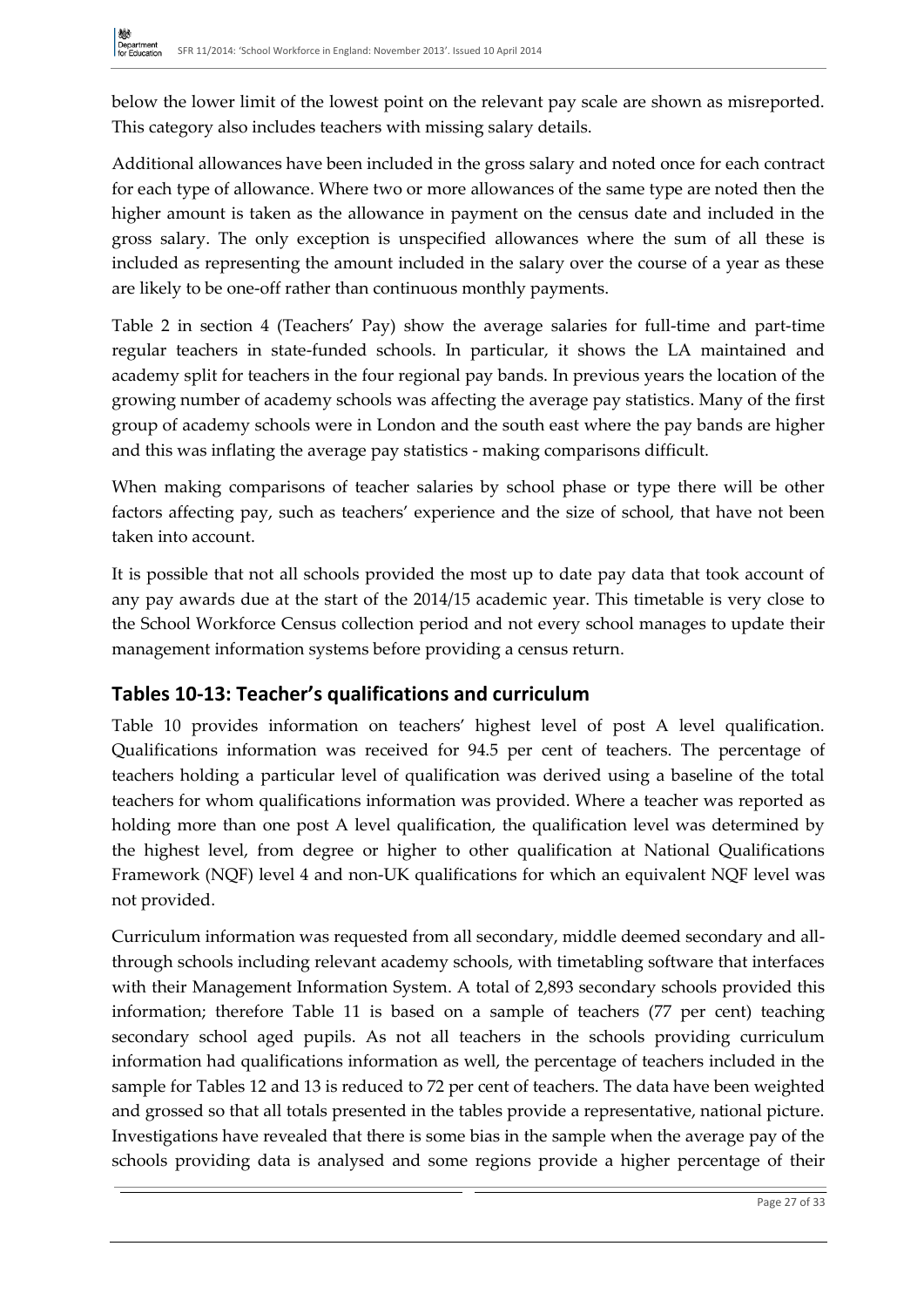schools to the sample than others. These differences may be caused by the different characteristics of schools that can provide information compared with those that can't.

Tables 12 and 13 provide information on the percentage of teachers, and of hours taught by teachers, holding relevant post A level qualifications by subject taught. The tables record the highest qualification gained in each subject taught, rather than each qualification. A teacher's qualification was deemed as 'relevant' to the subject taught if the subject of their qualification, reported using the Joint Academic Coding System (JACS), appeared in the list of JACS codes in the Department's subject mapping. The full mapping used is available on the same web page as this statistical release.

The subject of a qualification was not received for all the qualifications data submitted and in a small number of other cases the information was incomplete or incorrect. Overall, useable qualifications data was received from 95 per cent of teachers in schools submitting curriculum returns, and this was consistent across subjects. Confidence intervals have been calculated around the percentages to show the statistical accuracy of the data, and give a range within which we can be reasonably sure (95 per cent certain) that the true value actually lies.

A change was made, after the November 2011 collection, to the methodology that creates the percentage of qualifications by subject in Tables 12 and 13. This change applies to tables using the November 2012 data and for future tables. Where a teacher is recorded as having a PGCE they must also have a first degree recorded as well to be included in the table as their record of qualifications is not complete without both records. This change might slightly raise the percentage of teachers with a degree in the subject.

### **Tables 14-15: Teacher vacancies**

In Tables 14 and 15 the vacancies recorded are only from schools that made a vacancy return. Many schools will not have a vacancy under the definitions provided in the tables and therefore will not make a return. It is not possible to estimate how many schools neglected to include a figure in their return. No estimates were made for schools that did not make a School Workforce Census return at all in November 2014. The small number of these means this will not have a significant impact.

### **Table 16: Teacher sickness absence**

Teacher sickness absence information was received for around 98 per cent of local authority maintained schools. A local authority was deemed to have made a full return where 95 per cent of schools or more had supplied sickness absence information because small schools may not have had any sickness absence to report. 47 local authorities had less than the required 95 per cent return rate and in these cases estimates based on the national rate were added (to the statistics in Table 16) to account for the schools with missing information. Missing sickness absence data for teachers in schools that did not have a usable return was estimated as the average sickness absence days lost per teacher for schools that made a return.

39 per cent of academy schools did not have a complete teacher sickness absence return because they were not open as an academy school for the full academic year. Teacher sickness absence statistics are based on the absences taken by teachers in the 12 months up to the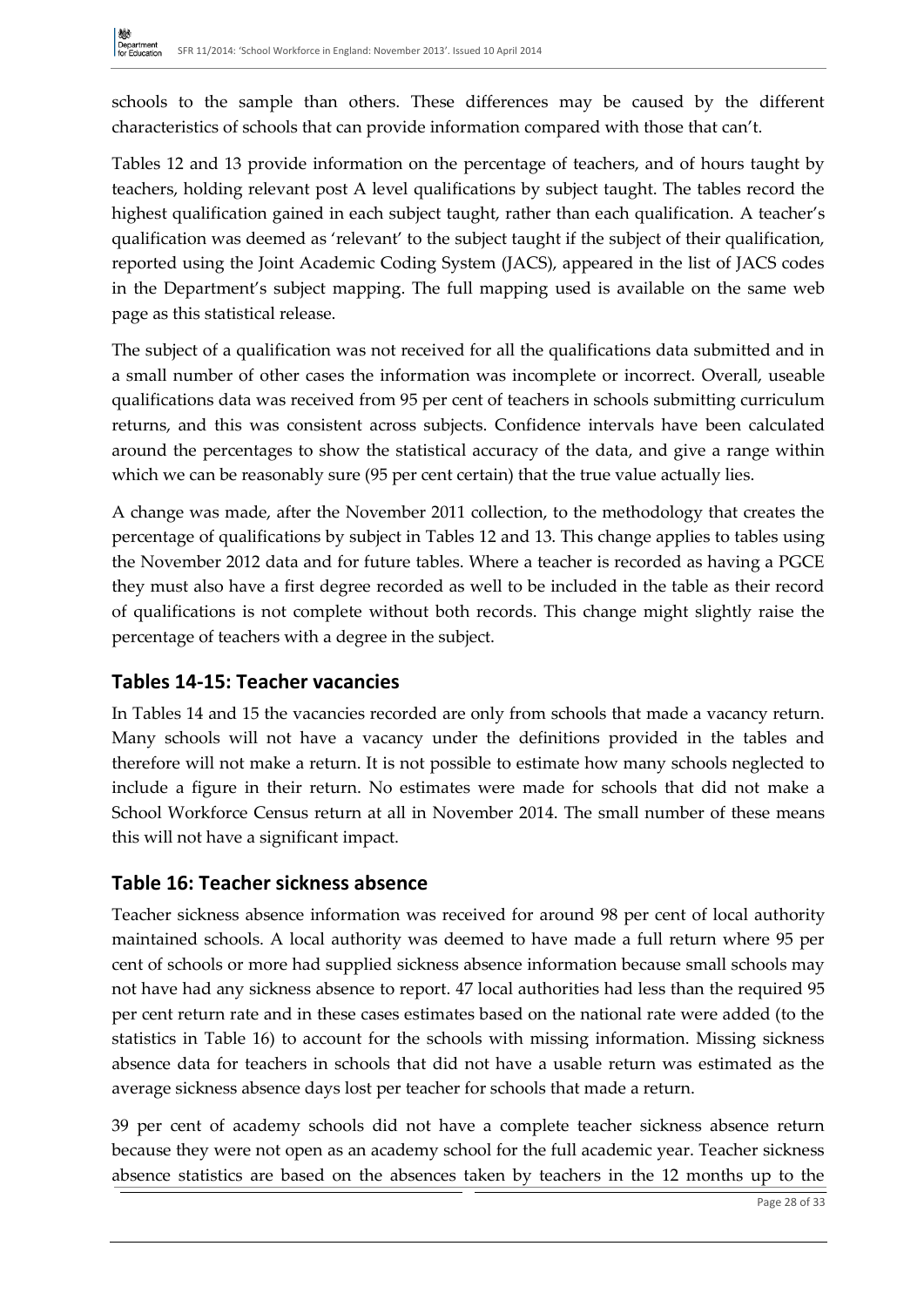census date. It did not prove possible to accurately estimate the teacher sickness absences missing for these schools. An estimate based on the average sickness days taken for all schools where a absence return was made including local authority schools where information for an academy school was not available.

Sickness absence is produced from the total days absence, including half days, for each teacher during the academic year previous to the School Workforce Census collection date, i.e. 2013/14. All teachers who are in regular service at any time during the year are included in the calculations. Only those absence periods that ended during the academic year are counted so the total may include absence days from the previous academic year but will not include those at the end of the year if the period of absence is ongoing. Absence days are limited to 195 days for each teacher as this is the maximum number of working days in a single academic year. Non-working days are not included in the figures. Days absence that can be recorded for a part-time teacher are limited to those that they are contracted to teach.

### **Table 17a and 17b: Pupil teacher and pupil adult ratios**

The pupil numbers used to calculate the pupil teacher ratio (PTR) and the pupil adult ratio (PAR) are from the January 2014 Pupil Census. It is not thought that the difference in the timing of the two censuses affects the accuracy of the PTR data. Only those schools that provided both pupil and workforce information are included in the figures. The pupil numbers used in the calculation of the PTR statistics include dual registered pupils.

The overall PTR is based on the total FTE number of pupils on roll in all local authority maintained nursery, and all primary and secondary schools and the FTE of all teachers in these schools (including: occasional teachers; those on employment based routes to QTS; others without QTS, those on paid absence and any replacements). Special schools are excluded. Prior to 2010 the teacher numbers are from the Form 618g survey. The overall PAR also includes support staff excluding administrative, clerical and auxiliary staff.

### **14. Background: Definitions and general notes**

The tables in this SFR generally show school staff in five groups, teachers, teaching assistants, school support staff, school auxiliary staff and local authority centrally employed staff. The definitions used with the SWF data published in this SFR are described here.

| Notes for teachers and<br>teaching statistics | a) Statistics for teachers include all full and part-time, qualified and<br>unqualified, classroom teachers and school leadership group<br>teachers (Head teachers, Deputy and Assistant Head teachers)<br>unless specified within the tables. |
|-----------------------------------------------|------------------------------------------------------------------------------------------------------------------------------------------------------------------------------------------------------------------------------------------------|
|                                               | b) The number and characteristics of Leading Practitioners have<br>been incorporated into the statistics on classroom teachers.                                                                                                                |
|                                               | c) Advisory Teachers have been included in teacher totals for 2010<br>to 2012 to be consistent with 2013 to 2014.                                                                                                                              |
|                                               | d) Full-time and part-time school staff are defined by the<br>proportion of the full-time hours upon which they are<br>employed.                                                                                                               |

Page 29 of 33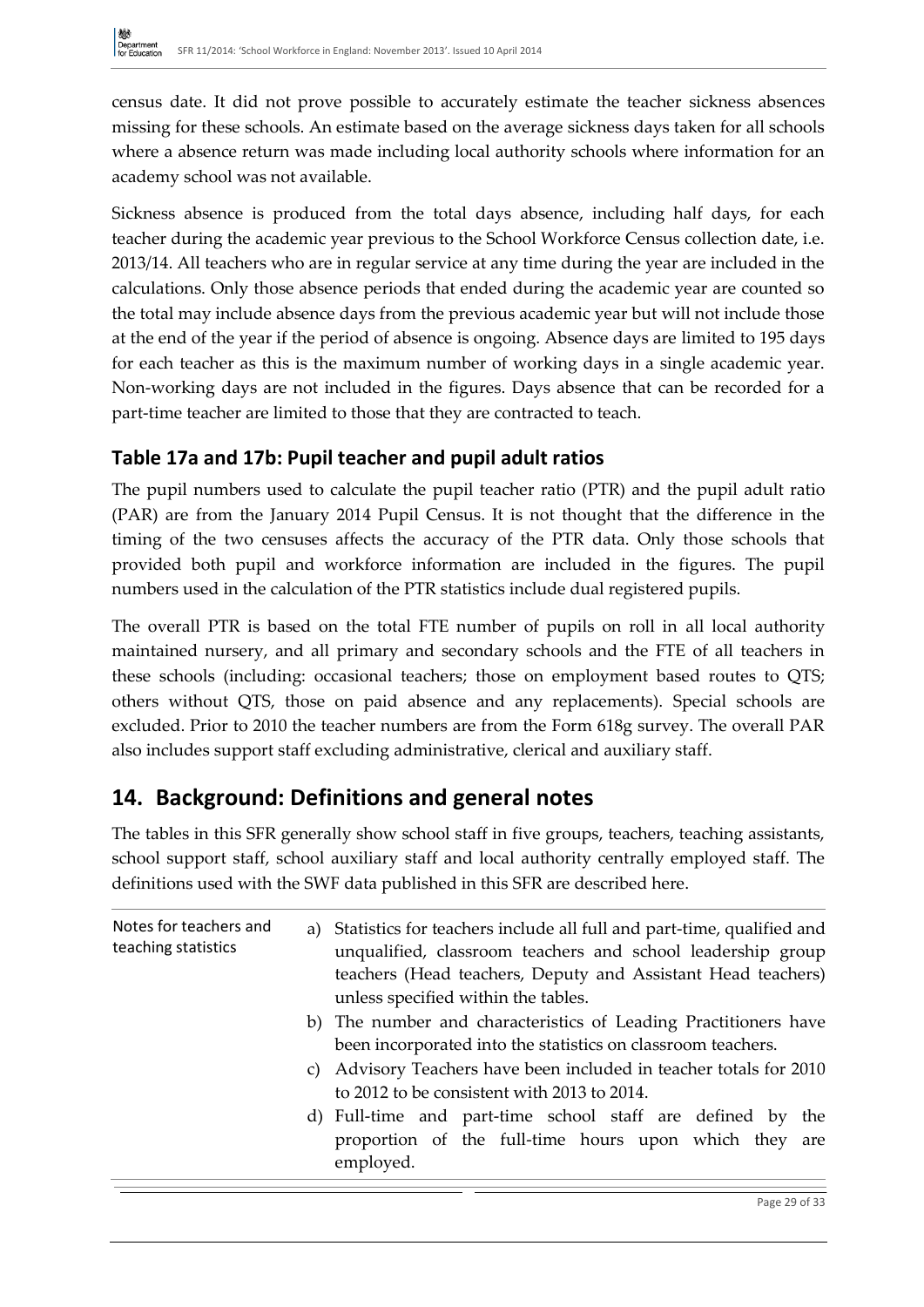|                                  | e) The main count of individual level records of school workforce<br>staff is based on all those staff with a contract of 28 days or more<br>in service on the census date in November.<br>Teachers in occasional service are those with a contract of less<br>f<br>than one month, 28 days for SWF, and are employed on census<br>day.<br>g) Teachers provided by teacher employment agencies are included<br>in the main count or as in occasional service depending on the<br>length of their contract. |
|----------------------------------|------------------------------------------------------------------------------------------------------------------------------------------------------------------------------------------------------------------------------------------------------------------------------------------------------------------------------------------------------------------------------------------------------------------------------------------------------------------------------------------------------------|
| Notes on school<br>support staff | a) Statistics for teaching assistants include higher level teaching<br>assistants (HLTA), special needs and minority ethnic pupils<br>support staff and other staff with pupil support roles.                                                                                                                                                                                                                                                                                                              |
|                                  | b) Statistics for school support staff refer to non-classroom based<br>school staff such as school secretaries and other clerical staff,                                                                                                                                                                                                                                                                                                                                                                   |
|                                  | bursars, technicians and childcare staff (e.g. a school nurse).<br>c) Statistics for auxiliary staff (roles which were not collected by<br>the Department prior to November 2010) include catering and<br>school maintenance staff.                                                                                                                                                                                                                                                                        |
|                                  | d) Full-time and part-time school staff are defined by the<br>proportion of the full-time hours upon which they are<br>employed.                                                                                                                                                                                                                                                                                                                                                                           |
|                                  | e) Third party support staff are not directly employed by the<br>school and are in service on the census date.                                                                                                                                                                                                                                                                                                                                                                                             |
|                                  | Centrally employed staff are those employed by the local<br>f)<br>authority and include the following types of employee:<br>peripatetic teachers; home tutors; and teachers who are<br>employed by education authorities to provide education in<br>institutions other than schools (e.g. hospitals, home tuition,<br>assessment centres and pupil referral units).                                                                                                                                        |
| Notes for<br>teacher vacancies   | A teacher vacancy refers to a full-time or part-time<br>a)<br>appointment of at least one term's duration that, on the census<br>date, had been advertised but not filled. Vacancies include<br>those filled on a temporary basis unless filled by someone with<br>a fixed term contract of one term or more.                                                                                                                                                                                              |
|                                  | b) A temporarily filled post is one where a permanent vacancy is<br>available but it is being filled by a teacher with a contract of at<br>least a term but less than one year's duration. This is                                                                                                                                                                                                                                                                                                         |
|                                  | irrespective of whether the post has been advertised.<br>The teacher vacancy rate is the number of vacancies expressed<br>C)<br>as a percentage of qualified teachers in post e.g. full (or head<br>count number of part-time) regular teachers in (or on<br>secondment from) the relevant phase.                                                                                                                                                                                                          |
|                                  | d) To calculate the secondary school vacancy rates by subject, the<br>percentage of the secondary school curriculum that each subject<br>taught contributes is calculated from the information provided                                                                                                                                                                                                                                                                                                    |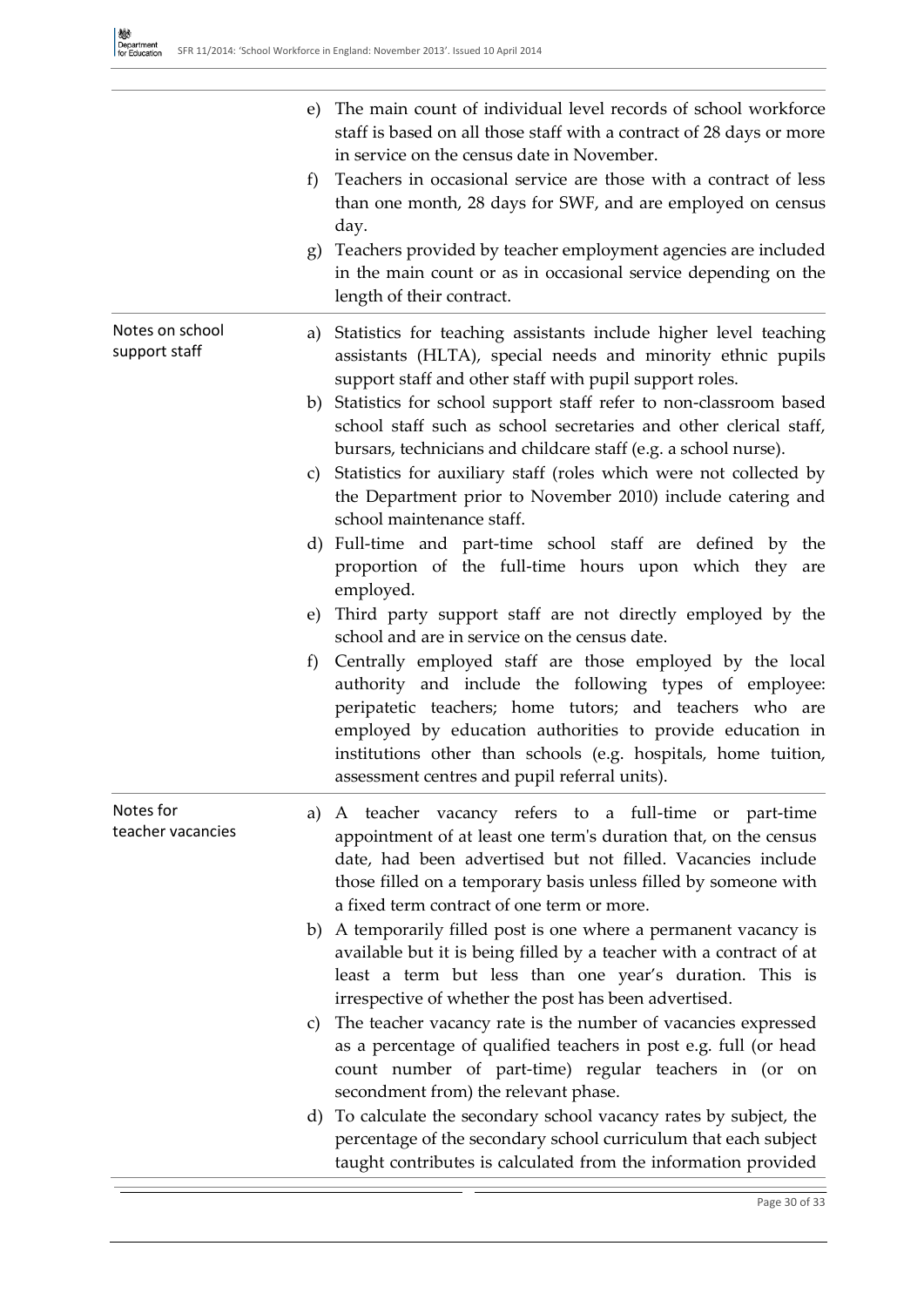|                                            |    | in Table 12. The total number of full-time qualified classroom<br>teachers in service is multiplied by this percentage to find the<br>total number of teachers in post teaching each subject.                                                                                                  |
|--------------------------------------------|----|------------------------------------------------------------------------------------------------------------------------------------------------------------------------------------------------------------------------------------------------------------------------------------------------|
| Notes for teacher<br>sickness absence data |    | a) Sickness absence periods, and days taken, include all periods of<br>sickness absence leave taken in the academic year (1 September<br>2013 to 31 August 2014). They include any that were ongoing<br>on the 1 September 2013 and exclude any that were ongoing<br>after the 31 August 2014. |
| Notes on schools                           | a) | Middle schools are classed as deemed, i.e. as either primary or<br>secondary and City Technology Colleges and free schools are<br>included with academy schools.                                                                                                                               |

## **15. Further information is available**

| School, local authority<br>and<br>regional figures.                        | School level school workforce data is available within the additional<br>tables published alongside this statistical release. The school data<br>contains a range of information for each school following the same<br>themes as set out in this document. It also includes both local<br>authority and regional level summaries.                                                                                                                                              |  |
|----------------------------------------------------------------------------|--------------------------------------------------------------------------------------------------------------------------------------------------------------------------------------------------------------------------------------------------------------------------------------------------------------------------------------------------------------------------------------------------------------------------------------------------------------------------------|--|
|                                                                            | The total number of teachers in schools will not sum to the LA, region<br>or national total. This is because the LA and region totals include<br>those employed directly by LAs and the national totals include<br>estimates for missing schools.                                                                                                                                                                                                                              |  |
| <b>Statistics on Teacher</b><br>Flows; entrants,<br>leavers and retention. | The additional tables also include the latest statistics on the number<br>of teachers who have recently started work in state-funded schools<br>and the number of teachers that have left teaching. A full description<br>of the methods and definitions is contained within the teacher flows<br>workbook.<br>Statistics are also provided on teacher retention, the stock of teachers<br>that are out of service and the number of teachers with no service yet<br>recorded. |  |
| Want previously<br>published figures?                                      | The publications relating to the 2010, 2011 and 2012 collections can be<br>found at the following link:<br>https://www.gov.uk/government/collections/statistics-school-<br>workforce                                                                                                                                                                                                                                                                                           |  |
| Want these figures,<br>related to Performance<br>Tables?                   | 8 school level school workforce indicators are included as part of each<br>year's School Performance Tables. The indicators include FTE and<br>headcount statistics for the number of teachers, teaching assistants<br>and school support staff, the average salary of teachers and the pupil<br>teacher ratio.                                                                                                                                                                |  |
|                                                                            |                                                                                                                                                                                                                                                                                                                                                                                                                                                                                |  |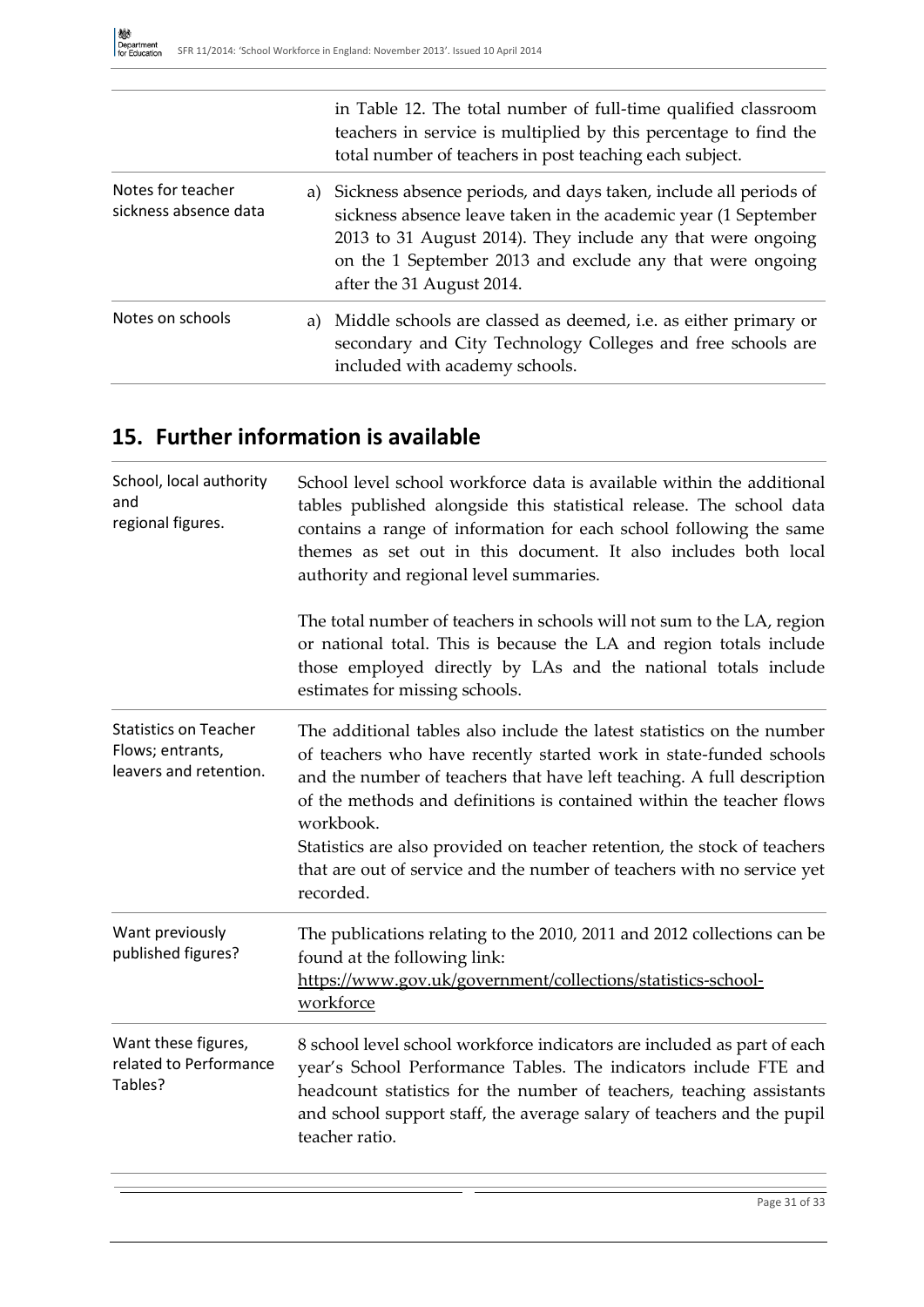|                                                                 | School level school workforce data from 2014 will be included in the<br>next set of tables to be published at the end of 2014. For the latest of<br>School Performance Tables visit:<br>http://www.education.gov.uk/schools/performance/                                                                                                                                                                                                                                                                                                                                                                                                                                                                                                                           |
|-----------------------------------------------------------------|--------------------------------------------------------------------------------------------------------------------------------------------------------------------------------------------------------------------------------------------------------------------------------------------------------------------------------------------------------------------------------------------------------------------------------------------------------------------------------------------------------------------------------------------------------------------------------------------------------------------------------------------------------------------------------------------------------------------------------------------------------------------|
| Want data for Wales,<br><b>Scotland or Northern</b><br>Ireland? | The School Workforce Census only collects information from schools<br>in England. Education in Wales, Scotland and Northern Ireland is a<br>devolved matter for the Welsh, Scottish and Northern Irish<br>Governments.<br>For information for Wales, Scotland and Northern Ireland, contact<br>the departments below or access their statistics at the following<br>links:<br>Wales: school.stats@wales.gsi.gov.uk or<br>http://wales.gov.uk/statistics-and-research/schools-<br>census/?skip=1⟨=en<br>Scotland: school.stats@scotland.gsi.gov.uk or<br>http://www.scotland.gov.uk/Topics/Statistics/Browse/School-<br>Education<br>Northern Ireland: statistics@deni.gov.uk or<br>http://www.deni.gov.uk/index/facts-and-figures-new/education-<br>statistics.htm |
| For related<br>publications see:                                | Statistics on teacher training and the annual survey newly qualified<br>teachers can be found at the following link:<br>https://www.gov.uk/government/collections/statistics-teacher-<br>training#history                                                                                                                                                                                                                                                                                                                                                                                                                                                                                                                                                          |

# **16. Got a query? Like to give feedback?**

| If from the  | Press Office News Desk, Department for Education, Sanctuary Buildings,                                                                                     |
|--------------|------------------------------------------------------------------------------------------------------------------------------------------------------------|
| media        | Great Smith Street, London SW1P 3BT. 020 7925 6789                                                                                                         |
| If non-media | Department for Education, Level 2, Bishopgate House, Feethams,<br>Darlington, DL1 5QE.<br>01325 735470.<br>SchoolWorkforce.STATISTICS@education.gsi.gov.uk |